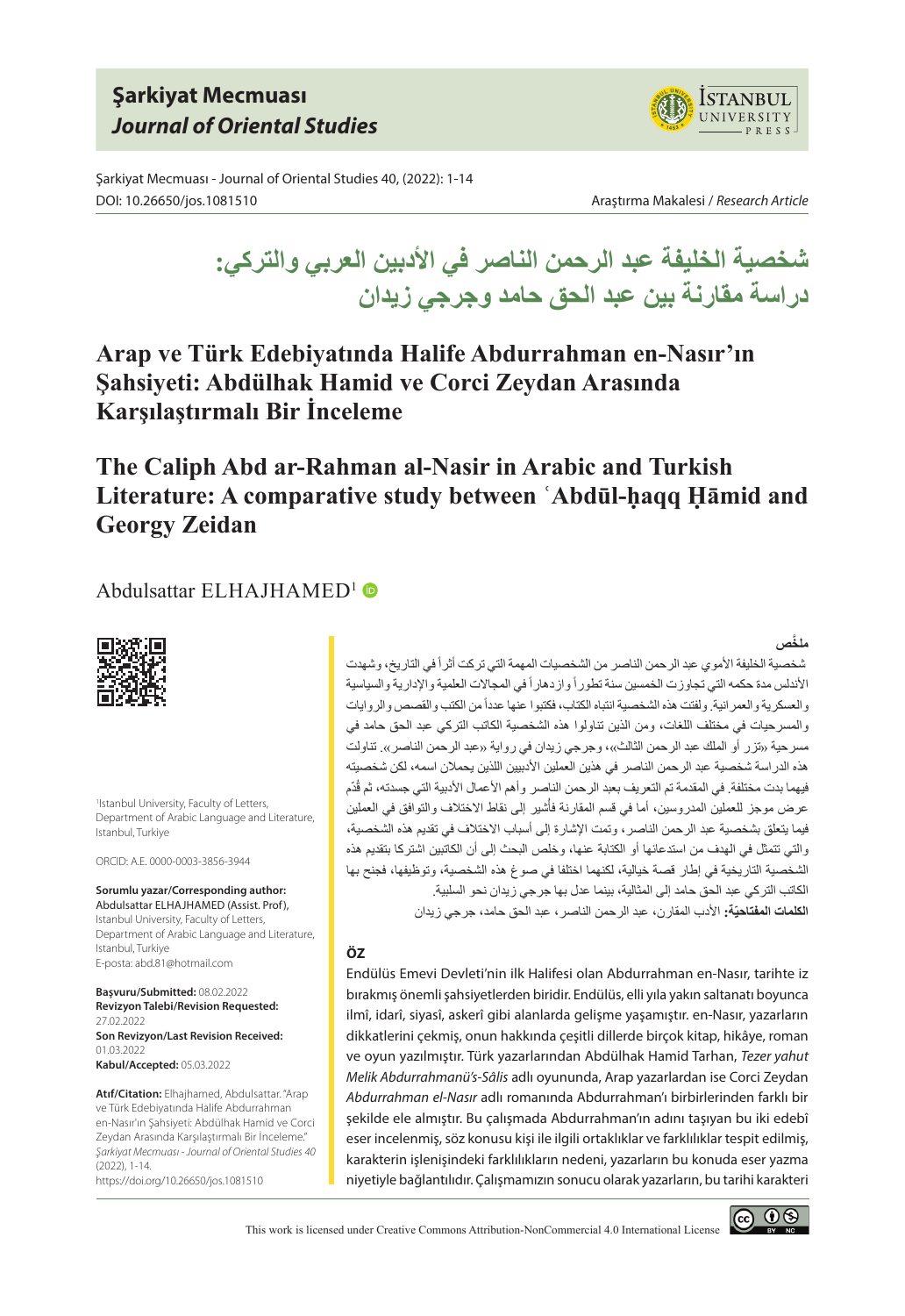kurgusal bir hikâye çerçevesinde sundukları halde birbirlerinden farklı bir şekilde ele aldığını söyleyebiliriz. Abdülhak Hamid, Abdurrahman'ı ideal bir hükümdar olarak sunarken Corci Zeydan en çok onun olumsuzluklarına dikkat çekmiştir. **Anahtar kelimeler:** Karşılaştırmalı edebiyat, Abdurrahman en-Nasır, Abdülhak Hamid, Corci Zeydan

#### **ABSTRACT**

The Umayyad Caliph Abd ar-Rahman al-Nasir is one of the important figures who left an impact on history. During his rule, which was nearly fifty years, Andalusia witnessed development and prosperity in the scientific, administrative, political, military, and urban fields. He attracted the attention of writers of books, stories, novels, and plays in various languages. Among those who dealt with this character were the Turkish writer ʿAbdūl-ḥaqq Ḥāmid in the play *Tezer or Malik Abd ar-Raḥmān III* and Georgy Zeidan in the novel '*Abd ar-Rahmân al-Nasir*. This study deals with the character of 'Abd ar-Rahman al-Nasir in these two literary works that bear his name. In the introduction, Abd ar-Rahman al-Nasir and the most important literary works that embodied him are introduced, and then a proposal is made for the two works under study. The comparison section notes the points of difference and similarity of the character of Abd ar-Rahman in the two works. The reasons for the difference in the presentation of this character, which is the purpose of summoning or writing about it, were also indicated. The research concludes that the two writers participated in presenting this historical character in the framework of a fictional story, but they differed in the formulation and use of this character. Although ʿAbdūl-ḥaqq Ḥāmid portrayed it as an ideal figure, Georgy Zeidan portrayed it negatively.

**Keywords:** Comparative literature, 'Abd al-Rahman al-Nasir, ʿAbdūl-ḥaqq Ḥāmid, Georgy Zeidan

#### **EXTENDED ABSTRACT**

The Umayyad Caliph 'Abd ar-Rahman al-Nasir is one of the distinguished Arab figures in Arab-Islamic history. Abd ar-Rahman assumed power in 300 AH (October 912 A.D.) and ruled for more than fifty years. During his long reign, he made changes in the state administration system and carried out administrative and military reforms. 'Abd ar-Rahman al-Nasir attracted the attention of writers and authors worldwide because of his unique and interesting qualities. They composed books, stories, novels, and plays in various languages such as Arabic, Turkish, and Spanish. In this article, we compare the character of 'Abd ar-Rahman al-Nasir in the play *Tezer or Malik Abd ar-Raḥmān III* by ʿAbdūl-ḥaqq Ḥāmid and in the novel *'Abd ar-Rahmân al-Nasir* by Georgy Zeidan because those two writers are the first to deal with this historical character in the Arab and Turkish literature in detail and because they differed in the embodiment of this character. This comparison aims to clarify the differences in the embodiment of this character between the two writers, who belong to different genres of literature and different religions, and to explain the reasons behind that.

It is noticeable that the two writers, who belong to different genres of literature, have in common the fact that they dealt with a historical figure mentioned by historical sources, provided detailed information about him, and indicated his characteristics. However, both writers preferred to deal with this character through a fictional story that was not mentioned in the history books.

It is noticeable that ʿAbdūl-ḥaqq Ḥāmid did not focus on giving much historical information about the era of 'Abd ar-Rahman al-Nasir. History was not the center of his attention, but the character of 'Abd ar-Rahmân al-Nasir was, and there is no other historical figure in the play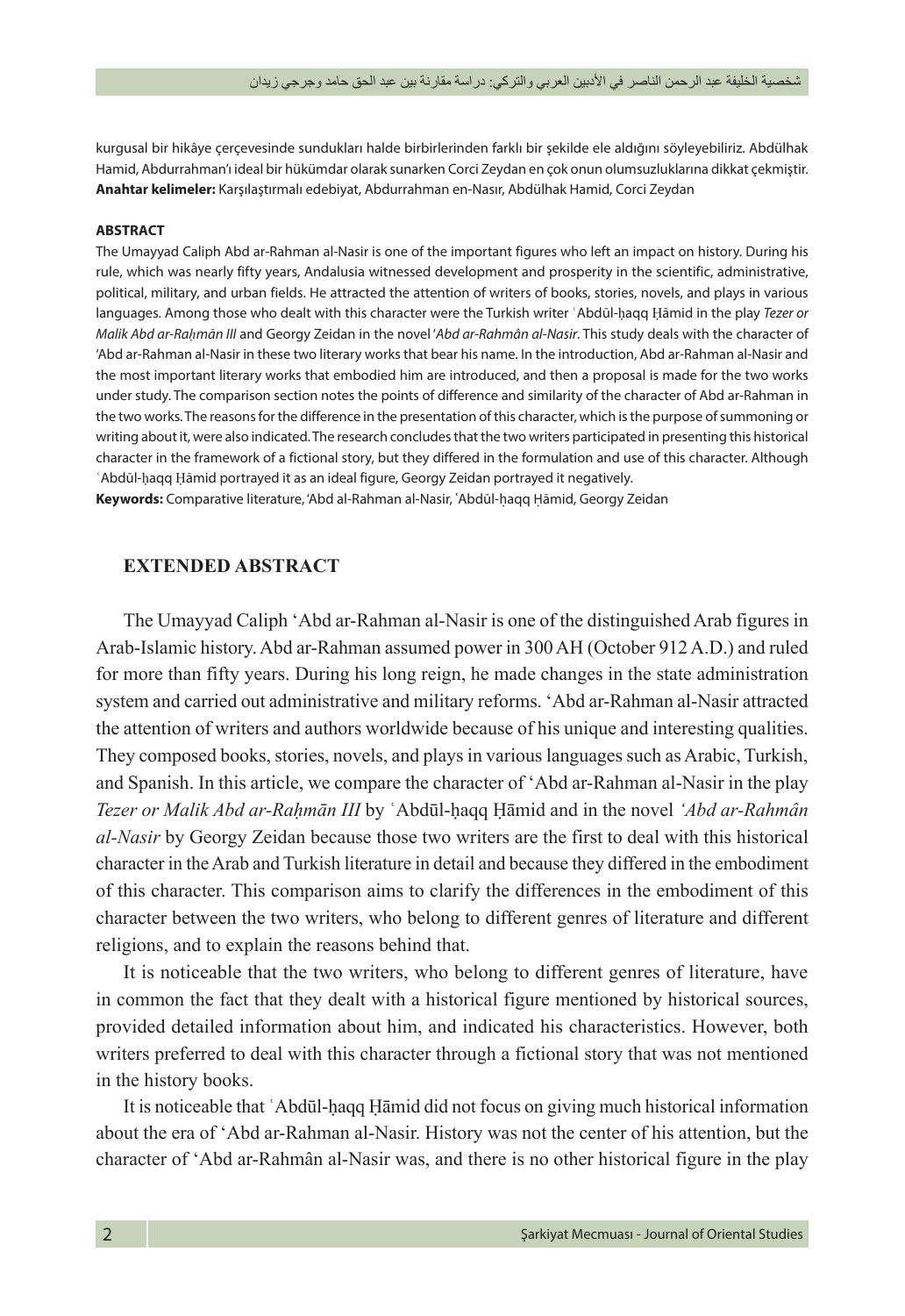other than 'Abd ar-Rahmân. As for Georgy Zeidan, he filled the novel with encyclopedic historical information, numbers, and measurements and described places and palaces in detail. He also embodied well-known historical figures in the era of 'Abd ar-Rahmân al-Nasir and spoke about the ambassadors of the kings of Europe who visited Cordoba.

It is noticeable that the character of 'Abd ar-Rahmân al-Nasir in the play *Tezer or Malik Abd ar-Raḥmān III* seemed clearly defined because he is the hero of the play and influencer of the rest of the characters. This character was the focus of the writer's attention and seemed generally positive in the play. As for *'Abd ar-Rahmân al-Nasir* by Georgy Zeidan, there were many strong and influential characters in the novel, and 'Abd ar-Rahmân III al-Nasir's character seemed faint, marginal, and weak compared with others. The fictional character of the spy Saeed was the main character in the novel.

We find that the two writers differed in portraying 'Abd ar-Rahman's view of the people and his relationship with them. ʿAbdūl-ḥaqq Ḥāmid illustrated the mutual respect between Abd al-Rahman and the people by showing that Abd ar-Rahman worked to serve his people throughout his caliphate and spent his time in the service of the people. He sacrificed his happiness for them. Zeidan portrayed 'Abd ar-Rahman as a ruler isolated from the people in his palaces, a ruler who enjoys the wealth and money of the people, controls the people's lives, and monopolizes the funds for himself.

There is another matter related to the character of 'Abd ar-Rahman al-Nasir in the two works under study, which is the presence of an imagined character close to the character of 'Abd ar-Rahman, represented by Tezer in ʿAbdūl-ḥaqq Ḥāmid's play and by Saeed in Zeidan's novel. It is noticeable that 'Abd ar-Rahmân's character was under the influence of those two characters, but Tezer's influence remains limited compared to Saeed's.

The difference in the character of 'Abd ar-Rahman al-Nasir in the two works under study results from the goal and purpose that the writers seek to achieve by using this historical character. The Turkish writer ʿAbdūl-ḥaqq Ḥāmid wanted to present a model for the ideal ruler who puts the interests of the people ahead of his own and the people's happiness over his own. Therefore, he presented 'Abd ar-Rahman al-Nasir as an ideal ruler free of defects and possessing all the good qualities that a ruler should possess. Zeidan's goal of using this character is to present it to the reader as he saw it with all its flaws, and perhaps he wanted to marginalize and belittle it, as some critics say. Zeidan created fictional characters who play heroic roles, overshadowing the historical characters, who appear weak and marginal. Zeidan is very sympathetic to the fictional characters he creates at the expense of historical figures whom he was not interested in and did not treat with fairness.

The two writers differed in the embodiment of this character. Each of them used it according to his beliefs and ideas. ʿAbdūl-ḥaqq Ḥāmid tends to idealism in his presentation, whereas Georgy Zeidan tends to negativity.

Finally, it is difficult to say that Zeidan was influenced by ʿAbdūl-ḥaqq Ḥāmid, but ʿAbdūlḥaqq Ḥāmid was the first to deal with and the most interested in this character, so he revealed its secrets and highlighted it clearly.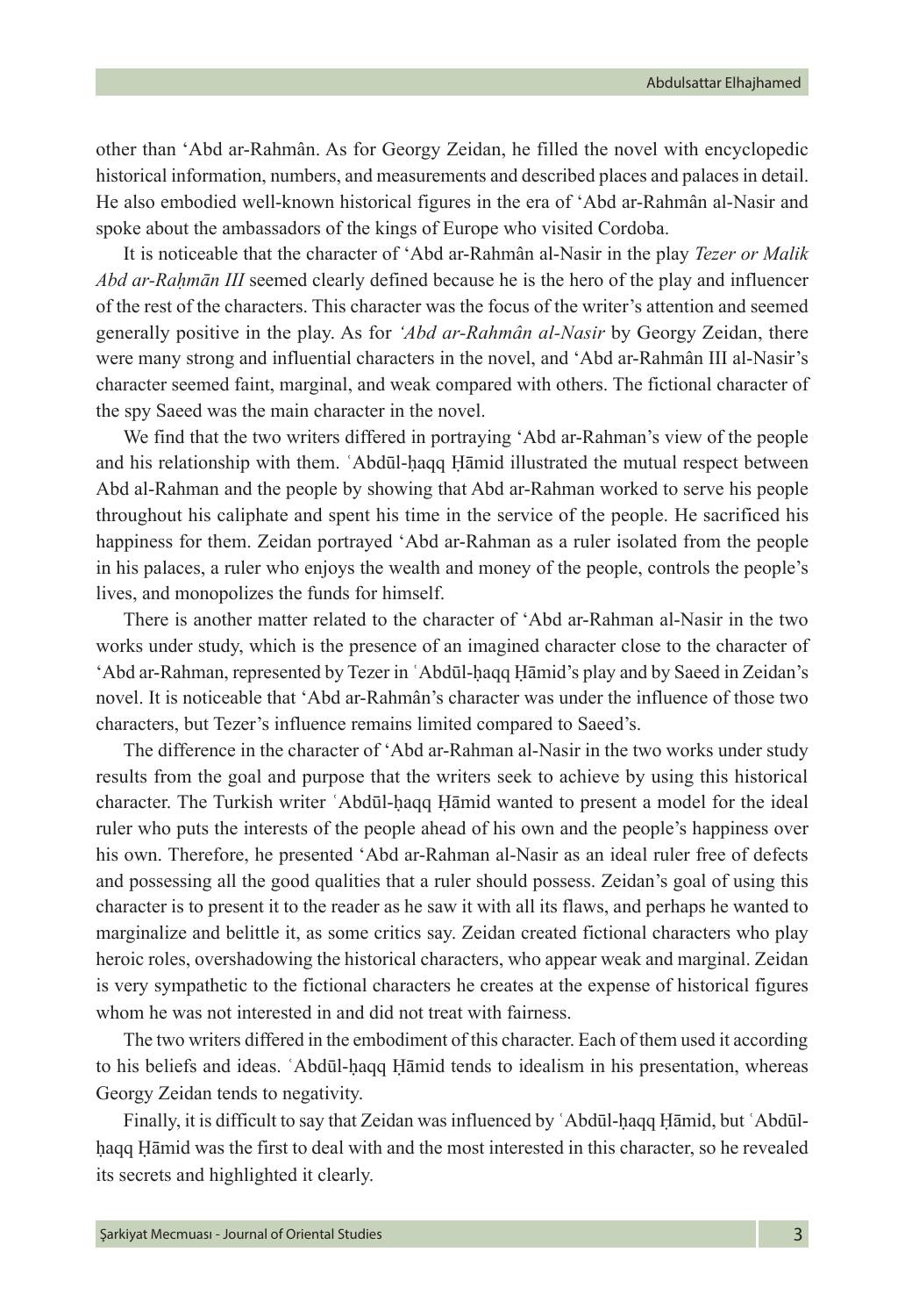#### **مقدمة**

ولد عبد الرحمن بعد مقتل والده محمد بن عبد الله الذي كان وقتئذ ولياً للعهد في الإمارة الأموية في الأندلس بأيام، ونشأ في قصر جده عبد الله أمير الدولة األموية في األندلس، وأظهر براعة ونجابة منذ نعومة أظفاره، وتولى الحكم بعد وفاة جده في سنة (300 هـ/912م) وهو في الثالثة والعشرين من عمره، في وقت كانت الفتن و القلاقل تعصف بالأندلس، فاتبع سياسة ّ تجمع بين الترهيب والترغيب، وتمكن من قمع التمردات الداخلية، ووحد األندلس من جديد، ثم قاد الحمالت العسكرية ضد اإلسبان، وأجرى تغييرات في نظام إدارة الدولة، وقام بإصالحات إدارية وعسكرية، وفي عام )316هـ929/م( أعلن نفسه خليفة للمسلمين، ولقب بالناصر لدين الله.

كان الناصر ذا شخصية قوية تثير الخوف في نفوس أعدائه، وكان صارماً في أمور الحكم والدولة، شهماً وكريماً مع أتباعه ورجال دولته، كما كان محبأ للعلم راعياً لأهله، يقرب الفقهاء والعلماء والشعراء من مجلسه. وشهدت الأندلس في حكمه تطوراً وازدهاراً في المجالات العلمية والإدارية والسياسية والعسكرية والعمرانية، وأصبحت قرطبة في عهده من أهم المراكز السياسية والعلمية في العالم، وصـارت مقصداً للسفراء من مختلف أنحاء العالم، وآثار مدينة الزهراء التي أمر ببنائها تشهد على عظمة ملكه. توفي الخليفة الناصر لدين الله عبد الرحمن الثالث في رمضان سنة )350هـ961/م( وقد 1 بلغ الحادية والسبعين من عمره.

جذبت شخصية عبد الرحمن الناصر انتباه الكتاب واألدباء من مختلف أنحاء العالم لما تميزت به من صفات فريدة ومثيرة لالنتباه. كان من الكتاب الذين تناولوا هذه الشخصية كتاب فرنسي في كتاب ترجمه أحمد زكي باشا بعنوان »األربعة عشر يوماً سعيداً في خلافة الأمير عبد الرحمن الأندلسي»?، وفي الأدب التركي خصص له الشاعر عبد الحق حامد مسر حية شعرية بعنوان » تزر أو الملك عبد الرحمن الثالث«، كما تطرقت األديبة اإلسبانية مجدالينا الساال )LASALA Magdalena **)** لشخصية الناصر في روايتها سلالة الفراشة (La estirpe de la mariposa ) 3. اما في الأدب العربي فابرز من تناول هذه الشخصية من الأدباء جرجي زيدان في رواية «عبد الرحمن الناصر»، وعباس علام في مسرحيته «عبد الرحمن الناصر».

تقارن هذه المقالة شخصية عبد الرحمن الناصر في كل من مسرحية «تزر أو الملك عبد الرحمن الثالث» لعبد الحق حامد، ورواية »عبد الرحمن الناصر« لجرجي زيدان، ألن هذين الكاتبين أول من تناول هذه الشخصية التاريخية في األدبين العربي والتركي بشكل مفصل، ولكنهما اختلفا في تجسيدها، لذلك تأتي هذه الدراسة لبيان الفروق بين الكاتبين اللذين ينتميان إلى أدبين ودينين مختلفين في تجسيد هذه الشخصية، واألسباب التي تقف وراء ذلك. وقبل المقارنة نقدم معلومات عن هذين العملين مع تلخيص مجمل لهما.

## **ً أوال: عرض موجز للعملين المدروسين:**

**.1.1 مسرحية "تزر أو الملك عبد الرحمن الثالث":**

مسرحية «تزر أو الملك عبد الرحمن الثالث» (1880م) مسرحية شعرية تراجيدية مؤلفة من ثلاثة فصول، وهي من تأليف الشاعر عبد الحق حامد )1937-1852م( أشهر األدباء الترك في عصر التنظيمات)1895-1860(، وله ما يناهز الأربعين أثر أ أدبياً ُ، منها خمس مسر حيات مستوحاة من تاريخ العرب في الأندلس، دافع من خلالها عن الحضار ة الإسلامية

İnci Enginün, "Abdülhak Hâmit Tarhan", DİA, c. I, (İstanbul: TDV, 1988), 207-210.

<sup>1</sup> محمد بن فتوح الحميدي، ج*ذوة المقتبس في ذكر ولاة الأندلس*، (القاهرة: الدار المصرية للتأليف والنشر، 1966 م)، 12/1-13؛ أبو الحسن على بن موسى بن سعيد المغربي، *المغرب في حلى المغرب*، تح: شوقي ضيف، (القاهرة: دار المعارف، ط. 3، 1955)، 182/1-186؛ خير الدين الزركلي، *الأ*علام، (بيروت: دار العلم للملايين، ط. 15، 2002 م)، 3/324؛ محمد عبد الله عنان، *دولة الإسلام في الأندلس*، (القاهرة: مكتبة الخانجي، ط. 4، 1417/1997)، 373/1 وما بعدها.

<sup>2</sup> يوسف إليان سركيس، معجم *المطبوعات العربية والمعربة*، (مصر: مطبعة سركيس، 1346 هـ 1928- م)، 971/1.

<sup>3</sup> لمزيد من التفاصيل عن رواية سلالة الفراشة ينظر : مراد حسن عباس، *الأندلس في الرواية العربية والإسبانية المعاصرة*، (الإسكندرية: دار المعرفة الجامعية، 2015(، .55-10

<sup>4 ٪</sup> عبد الحق حامد: ينحدر من أسرة قدمت من مصر إلى إسطنبول، والده كان سفيراً للدولة العثمانية في طهران، تعلم عبد الحق حامد العربية والفارسية والفرنسية واإلنكليزية، وعمل في السفارات العثمانية في كل من باريس ولندن وبركسل ومومباي، كان يتبنى فكرة االتحاد اإلسالمي ويدافع عنها، بعد قيام الجمهورية انتخب عضواً في البرلمان التركي مرتين. للمزيد ينظر :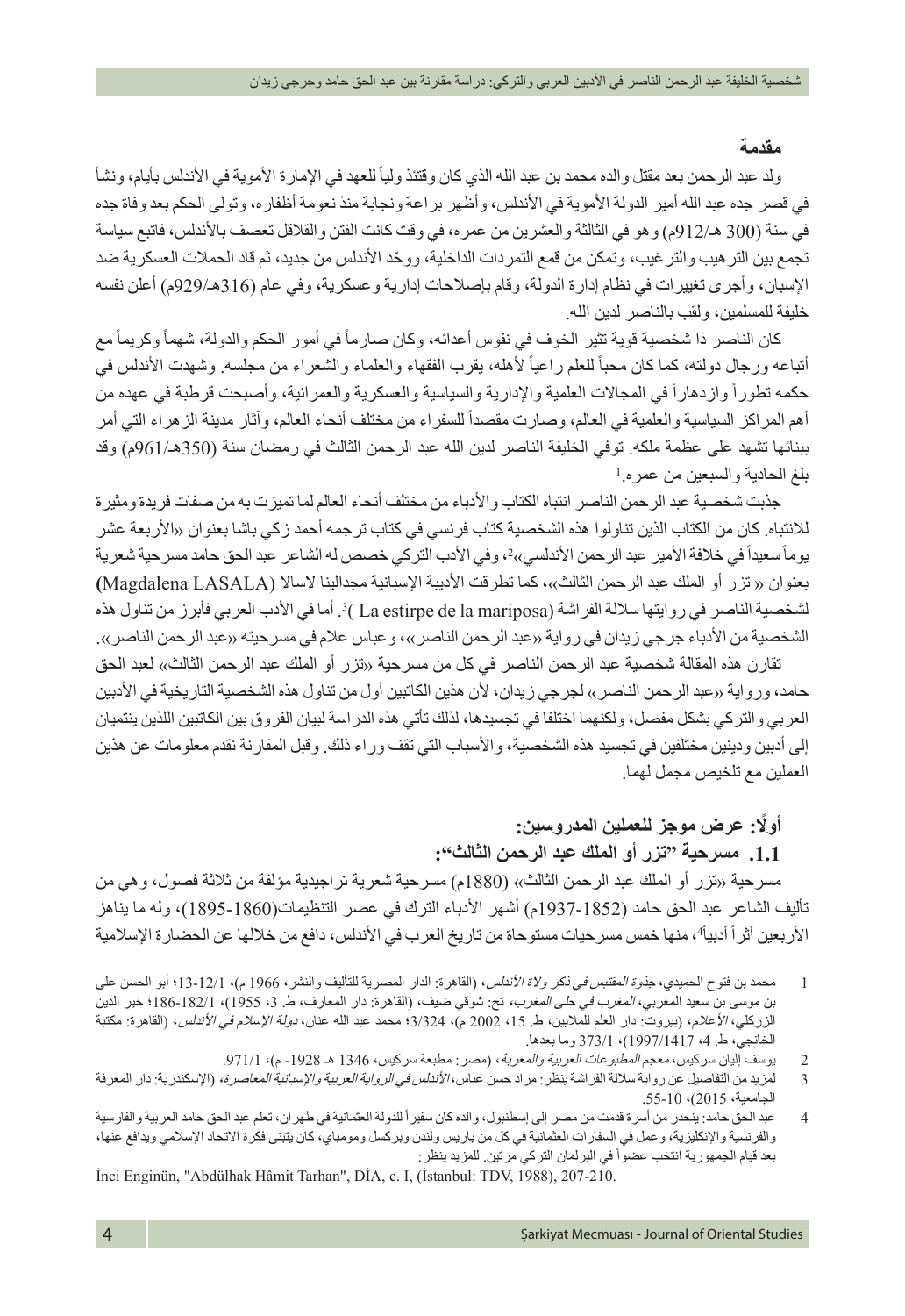في الاندلس، وأبرز وجهها المشرق.<sup>5</sup> تعد مسرحية «تزر أو الملك عبد الرحمن الثالث»، من أهم مسرحيات عبد الحق حامد التي كان يفتخر بها في أشعار ه، وتدور أحداثها في قرطبة زمن الخليفة عبد الرحمن الناصر، وبطلة هذه المسرحية فتاة إسبانية نصرانية فقيرة اسمها تزر، وهي فتاة وحيدة كانت تعيش في كوخ في ضواحي قرطبة مع خطيبها ريشار حياة فقيرة بائسة، بدأت تزر تشعر بالملل من حياة الفقر، فطلبت من خطيبها ريشار أن يسمح لها بالذهاب إلى قصر الخليقة عبد الرحمن الثالث لطلب العون منه، ألنها ما عادت تطيق حياة الفقر . ولا سيما أنها تعرف أن الخليفة كريم لا يرد من قصده خائباً، وأنه يمدّ يد العون لكل محتاج.

ٍ »تزر: يساعد الفقراء كأب ٌ إنه ملك لنا وأب.  $\ldots$ ) ٌ أنا واثق من أنه رحيم ر يشار : نحن متفقان في هذا الأمر . 6 تزر: باب إحسانه قريب لكل مكان«.

على الرغم من اعتراف ريشار المتعصب لدينه ولقومه بأن عبد الرحمن الثالث حاكم كريم ورحيم، إال أنه كان يعارض ذهاب خطيبته تزر إلى القصر لطلب العون منه، لكن تزر نجحت في إقناعه بالسماح لها بذلك.

ولما مثلت تزر بين يدي عبد الرحمن الثالث، أحس بأن النظر في وجهها أزال كل الهموم عن كاهله. بدأت تزر حديثها بالتحقير من شأن قومها الإسبان، ظناً منها أنها بذلك تكسب ودّ الخليفة، وتنال ما تصبو إليه من أموال، إلا أن الخليفة كان خبير أ فطناً، و عرف مر ادها، و غضب منها لأنها تكلمت على قومها كلاماً سيئاً، و عاتبها على ذلك، فالخليفة عبد الرحمن لا يحب الناس الذين ال يحترمون قومهم. عندها بدأت تزر بمدح الخليفة واإلشادة بعدله، وقالت له إنها وحيدة فقيرة، تريد أن تكون جارية في قصره، للتخلص من حياة الفقر التي تعيشها:

«الملك: ألا تعرفين أحداً في قرطبة؟

 $\ddots$ )  $\dddot{v}$ 

إذا كنت أعرف أحدأ فهو أنت يا ملكي».<sup>7</sup>

عبد الرحمن على الرغم من إعجابه بتزر لم يُرد لها البقاء في القصر ، فهي فتاة نصر انية جميلة، وسيظن الناس، ولا سيما النصارى، أنه احتجزها عندما جاءت تطلب العون منه، لذلك رفض طلبها بشدة، إال أنها رجته وأكدت له أنها وحيدة في هذا العالم:

» تزر: ال أعرف كيف أقسم لك

يا ملكي ليس لي أحد في العالم».<sup>8</sup> ولم تتحدث عن خطيبها ريشار قطّ، ولما أدركت أن عبد الرحمن مصر على رأيه استلّت خنجراً من ثيابها، وحاولت االنتحار، لكن الخليفة حال دون ذلك، وقرر السماح لها بالبقاء في القصر.

لقد كانت خطة تزر هي أن تبقى في القصر مدة وجيزة من الزمن تجمع خاللها ما تستطيع أن تجمع من النقود، ثم تهرب ّ عائدة إلى كوخ خطيبها، بيد أنها وقعت في حب الخليفة، لقد أحبت أخالقه الحميدة وسلوكه القويم، وقررت اعتناق اإلسالم. بعد أسبوع خرجت من القصر وعادت إلى كوخ خطيبها ريشار، وألقت له بصرة من الذهب، وأسرعت من جديد إلى قصر الخليفة الذي وقعت في حُبّه. هذا الأمر أغضب ريشار المتعصب أصلاً، فقرر الانتقام منها ومن الخليفة الذي يحقد

5 للمزيد عن مسرحيات عبد الحق حامد المتعلقة بالأندلس ينظر :

Abdulsattar Elhajhamed, "Yeni Türk Edebiyatında Endülüs," *FSM İlmî Araştırmalar İnsan Ve Toplum Bilimleri Dergisi*, 9 (2017), 195–217.

<sup>6</sup> Abdülhak Hâmid Tarhan, *Tezer yahut Melik Abdurrahmanü's-Sâlis*, (İstanbul: Mehran Matbaası, 1297), 6.

<sup>7</sup> Tarhan, *Tezer yahut Melik Abdurrahmanü's- Sâlis*, 23-24.

<sup>8</sup> Tarhan, *Tezer yahut Melik Abdurrahmanü's- Sâlis*, 26.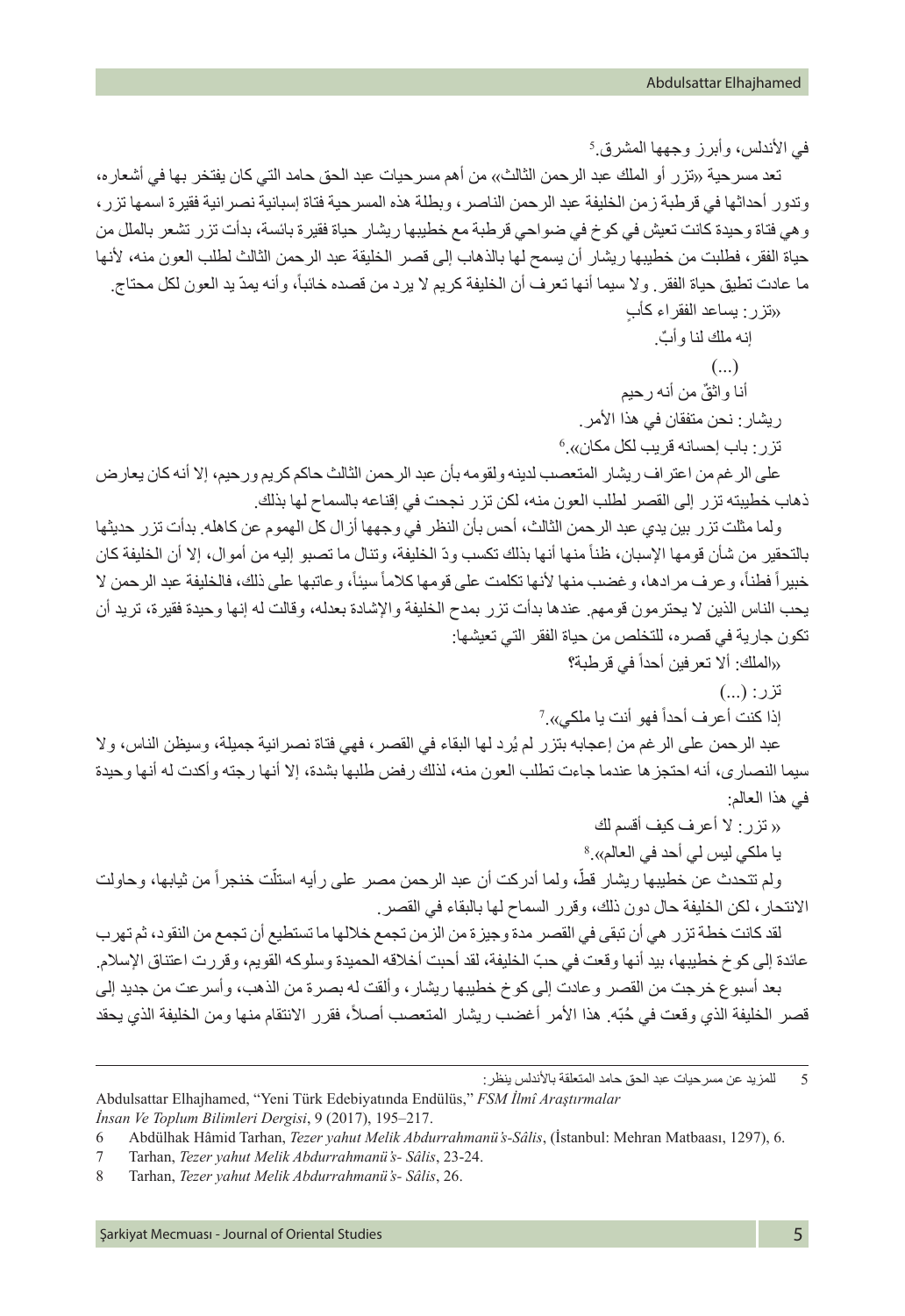عليه من قبل ألنه مسلم: ً الحقد »ريشار: ليكن ديننا للخليفة دائما 9 ألنه ليس من مذهبنا«. ولما أدرك ريشار أنه سيفقد تزر أعماه الحقد والتعصب، وأحرقته نار الغيرة، فوضع خطة إلثارة فتنة في قرطبة عبر االندساس بين النصارى وتأليبهم على تزر ألنها غيرت دينها، ثم االندساس بين المسلمين وتأليبهم على الفتاة النصرانية التي سحرت خليفتهم ومنعته من اللقاء بهم، نجحت خطة ريشار، وبدأ الغضب يسري في صفوف العامة، فأخبر أركان الدول ووجهاؤها الخليفة بأن فتنة على وشك الحدوث في قرطبة، سببها اعتناق تزر اإلسالم، وأخبروه أن الشعب يطالب بإعدام تزر. »كبار القوم: آه لقد سحرتك تلك الفتاة المنحطة حتى نحن صرنا في شوق دائما للقائك كيف يصبر الوحيد على هذه الحال ً لقد أصبحت مضطرا للعزلة هكذا«10. اعترض العرب المسلمون في شوارع قرطبة طريق تزر التي كانت وقت الفجر قرب الجامع الكبير، واتهموها بأنها ً عند رغبة ً في احتجابه عنهم. عندها قرر عبد الرحمن قتل تزر نزوال استأثرت بعبد الرحمن الناصر، وأنها كانت سببا ً على الدولة: ً للفتنة، وحفاظا ً للموت وأدا الشعب على الرغم من حبه الشديد. واستسلمت تزر أيضا »تزر: ليكن خنجرك غذاء لفؤادي لتكن مئة ألف تزر فداء لك«<sup>11</sup>. ً حضره أركان الدولة والرهبان وعامة الشعب من عرب وإسبان، واستمع للجميع، ً مفتوحا عقد عبد الرحمن اجتماعا ً بينهم، يحرض على قتل تزر تارة من بين َال الصوت المطالب بقتل تزر من بين فئات الشعب، حيث أن ريشار كان مندسا َع ف المسلمين، وتارة من بين النصارى. عندها ظهرت تزر بكامل زينتها على المسرح، ترجو من الخليفة أن ينفذ قرار الشعب األندلسي المكون من المسلمين والنصارى. لكن عبد الرحمن تردد في قتلها، بينما أصر الشعب على إعدامها: » الرهبان: تركت الدين فوجب قتلها«12. ّ اعترض قلة من المتجمهرين على قتلها، ورأوا أنها لم ترتكب أي ُ جرم يستحق القتل، لكنهم كانوا قلة، ولم يسمع صوتهم. :ً ً بين فيه تضحياته من أجل األمة قائال ألقى عبد الرحمن خطابا »عبد الرحمن من أجلك أيتها األمة ً وخمسين سنة يخدمكم خمسا ً وخمسين سنة إن من خدم الشعب خمسا واجتهد وضبط البالد إلى هذه المرتبة ً أكثير عليه الراحة خمسة عشر يوما؟ )...( إنه لم يعرف ما الراحة وما الفرح؟«13 وأبدى عزمه على التضحية بتزر وسعادته، كما ضحى الفاتحون األوائل بأنفسهم في سبيل بناء األندلس. وبعد أن قتل عبد الرحمن تزر صحا ضمير ريشار، واعترف بذنبه قبل أن ينتحر. عندها شعر الشعب األندلسي بالندم على ما فعله من

تحريض على قتل تزر، وحاول عبد الرحمن الانتحار أيضاً، لكن رجال الدولة المحيطين به منعوه، فقرر ترك الحكم، وطلب من الشعب أن يختار بديلاً له.

<sup>9</sup> Tarhan, *Tezer yahut Melik Abdurrahmanü's- Sâlis*, 34.

<sup>10</sup> Tarhan, *Tezer yahut Melik Abdurrahmanü's- Sâlis*, 70.

<sup>11</sup> Tarhan, *Tezer yahut Melik Abdurrahmanü's- Sâlis*, 89.

<sup>12</sup> Tarhan, *Tezer yahut Melik Abdurrahmanü's- Sâlis*, 108.

<sup>13</sup> Tarhan, *Tezer yahut Melik Abdurrahmanü's- Sâlis*, 111.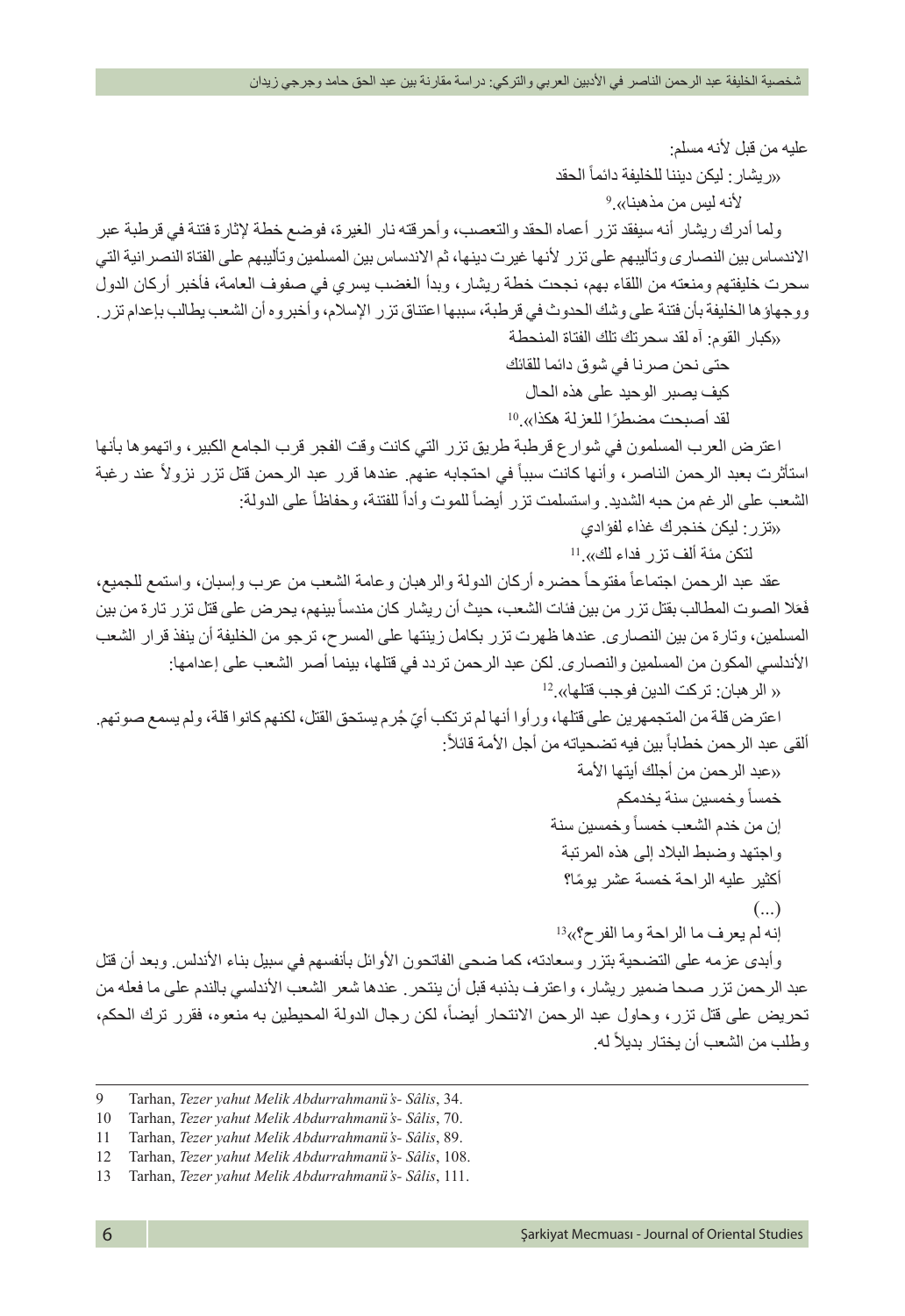**.1.2 رواية "عبد الرحمن الناصر":**

رواية »عبد الرحمن الناصر« لجرجي زيدان<sup>14</sup> التي صدرت في عام 1910 م، رواية تاريخية غرامية بطلها سعيد، وهو جاسوس يعمل لصالح الدولة الفاطمية في شمال أفريقيا، يظهر في بداية الرواية صاحب مكتبة على أطراف قرطبة يقصدها العلماء والفقهاء والمقربون من الخلفاء والأمراء، ومنهم الفقيه ابن عبد البَرّ الذي كان من خاصة الأمير عبد الله. استطاع سعيد الدخول إلى قصر الأمير عبد الله باستخدام جارية تدعى عابدة، وهي أيضاً مثل سعيد جاءت معه لمساعدته في إنجاز مهمته في القضاء على خالفة الناصر، ومن ثم الزواج منه بعد انتهاء المهمة. فقد رآها الفقيه ابن عبد البر في إحدى زياراته للمكتبة عند سعيد، وأُعجب بخطها وذكائها، ودعاها هي وسعيد إلى قصر الأمير عبد الله.

كان الفقيه ابن عبد البَرّ يطمح إلى الوصول إلى منصب قاضي القضاة، إلا أنه ارتبك أثناء إلقاء خطبة بين يدي الناصر عند استقباله لرسل القسطنطينية، وخاب أمله من الوصول إلى هذا المنصب بعد تعيين سعيد بن المنذر فيه، وبتأثير من سعيد صار يحنق على وليّ العهد الحَكَم الذي يقر أ كتب الفلسفة، و على أبيه الخليفة المسر ف.

استطاع سعيد بذكاء أن يقنع الفقيه ابن عبد البَرّ بضرورة أن تكون ولاية العهد من نصيب الأمير المتواضع التقي عبد ًالله بدلاً من أخيه الحَكَم الذي يحب الفلسفة. فراح ابن عبد البر بدوره يحاول إقناع الأمير عبد الله بأحقيته بولاية العهد، لأنه أتقى من أخيه الذي استحوذ على كل شيء. وبدأ الأمير عبد الله يبغض الحَكَم، فلمّا طلب الحَكَمُ منه عابدة رفض إعطاءه إياها، وذلك بتحريض من الفقيه ابن عبد البر وسعيد.

طلب عبد الرحمن عابدة من األمير عبد الله فاضطر إلرسالها إليه مع سعيد، وبذلك استطاع سعيد الدخول إلى قصر الخليفة، وتمكن من أن يصبح نديم الخليفة عبد الرحمن الناصر لمعرفته التنجيم، وأن ينال ثقته، واستغل هذه الثقة لإليقاع بين الخليفة وجاريته الزهراء التي يحبها سعيد، ويرغب في االستحواذ عليها.

اكتشفت الزهراء ما ينوي األمير عبد الله القيام به من ثورة مع المعارضين لسلطة أبيه، فاستدعته إلى قصرها دون معرفة الخليفة الذي بدأت تساوره الشكوك من كل تصرف يصدر عنها بتأثير من كالم سعيد. واكتشف الخليفة لقاء الزهراء بعبد الله وراقبهما، حاولت الزهراء ثني األمير عبد الله عن طلب والية العهد، لكنها عندما أدركت أنه ماض فيما عزم القيام به، أمرت رجالها بالقبض عليه. عند ذلك تدخل سعيد، وأوصى الخليفة بقتل األمير عبد الله والفقيه ابن عبد البر ومن معهم فوراً، حتى لا ينكشف أمره، نفّذ الخليفة عبد الرحمن توصية سعيد، وقتل المخططين للثورة.

كان سعيد يحب الزهراء منذ أن كانت جارية صغيرة في صقيلية، وعمل من أجل الوصول إليها، فالزهراء اختطفت وهي صغيرة مع أخيها سالم، وبيعت في صقيلية، ثم أرسلت هدية مع أخيها سالم إلى الخليفة العبيدي في شمال أفريقيا، وكان سعيد برفقتهما، بيد أن القراصنة هاجموا السفينة وأخذوا الزهراء وباعوها في األندلس، ووصلت إلى قصر الخليفة، ِّ ِ ثم أصبحت سيدة القصر . أما أخو ها سالم فقد رُبّي على حب الدولة العبيدية، ثم أرسل إلى الاندلس لتقويض حُكم الناصر فيها، ولقب بسيف النقمة، وصار من ألدّ خصوم الخليفة.

كانت الزهراء ترغب في معرفة أخبار أخيها سالم، فوجدت ضالتها عند سعيد الذي عرض عليها إيصالها إلى المكان الذي يعيش فيه سالم في قرطبة. طلب سعيد من عابدة التي تحبه كثيراً أن تدسّ السم للخليفة، بينما هو استطاع الهروب بالز هراء. لكن عابدة أحست أن سعيداً خدعها، فلم تفعل ما أمر ها به، ودلّت رجال الخليفة على مخبئه، فتمكنوا من القبض عليه، وإحضاره إلى القصر. في القصر اعترف سعيد بكل ما قام به، ثم انتحر بتناول السم. طلبت الزهراء من عبد الرحمن ّ العفو عن أخيها سالم ففعل، ثم زوجه من عابدة.

احتوت الرواية على كثير من المعلومات التاريخية الموسوعية المتعلقة بعصر عبد الرحمن الناصر، أخذها الروائي من مصـادر متعددة ذكرها فـي هوامش الرواية أهمها «نفح الطيب» للمقري، وكتاب «تاريخ إسبانيا» لكارلوس رومي. فالروائي أعطى حيزاً لا بأس به من الرواية للإشارة إلى الدور الذي لعبه عبد الرحمن الناصر وولي عهده الحكم في تطوير البلاد مشيراً إلى الجهود التي قام بها في مجال العمر ان، والاهتمام بالعلم والأدب. ففي مجال العمر ان يشير الروائي في

<sup>14</sup> جرجي زيدان )1914-1861م(: ولد في لبنان، وهاجر إلى مصر، عمل في الصحافة، ورافق الحملة العسكرية اإلنكليزية إلى السودان، وزار أوربا، وكانت له عالقات مع المستشرقين الذين تأثر بآرائهم، له العديد من الروايات والكتب التاريخية إضافة إلى مقاالت كثيرة. ينظر: محمد عبد الغني حسن، جرجي زيدان، (القاهرة: الهيئة المصرية العامة للتأليف والنشر، 1970).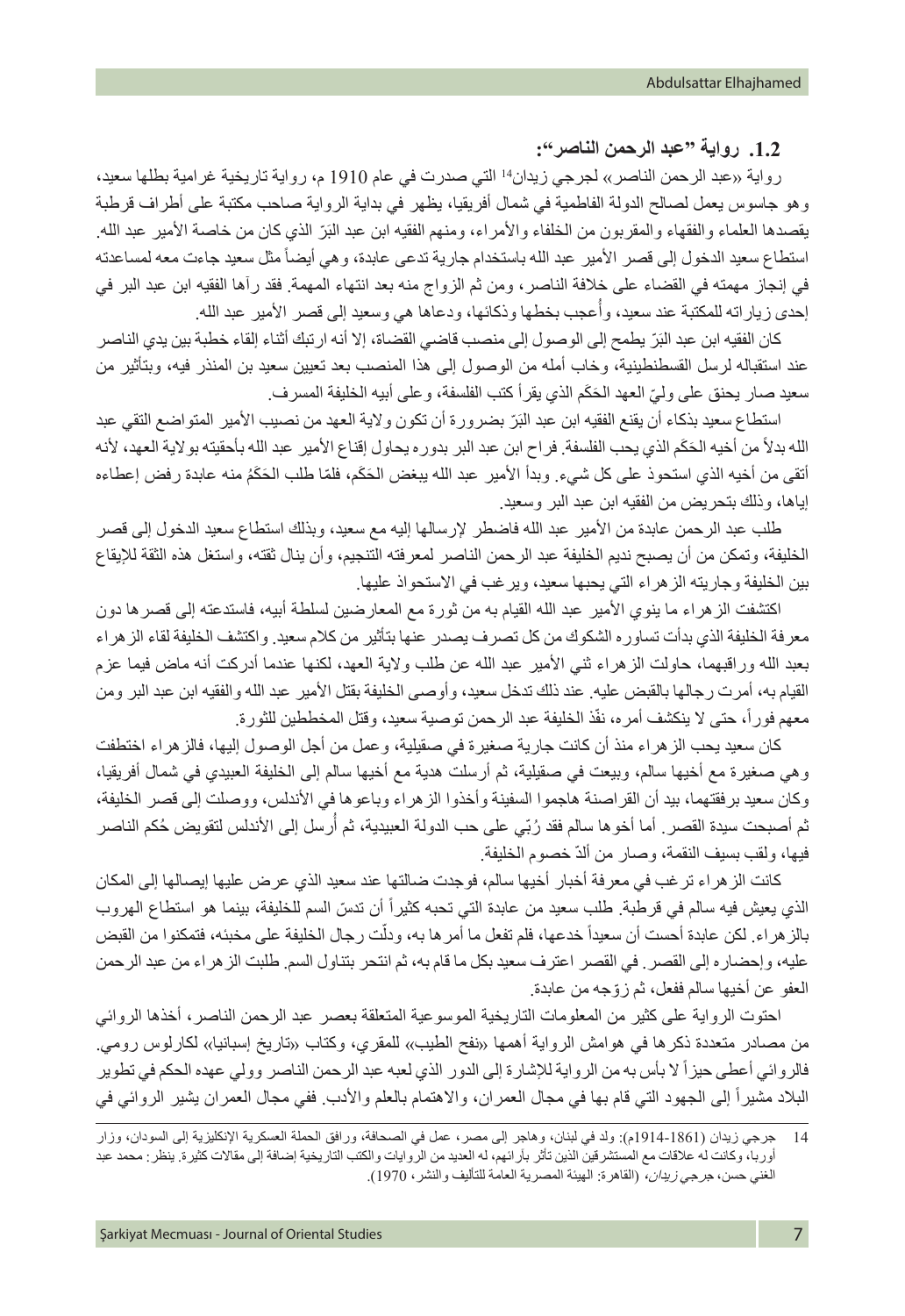الصفحات الأولى من الرواية إلى النهضة العمرانية التي تحققت في عصر الناصر، ذاكراً أهم المعالم العمرانية والقصور في مدينة قرطبة وقتئذ.

»وزهت قرطبة في أيام الناصر، واستبحر عمرانها، وكثرت قصورها ومتنزهاتها، يكفي من ذلك قصرها الكبير، ألنه أية من أيات الزمان، كان مؤلفاً من 430 دار أ، بينها قصور فخمة، لكل منها اسم خاص، كالكامل، والمجدد، والحائر …. وقد غالوا في زخرفتها وإتقانها، وأنشأوا فيها البرك، والبحريات، والصهاريج، واألحواض، وجلبوا إليها الماء في قنوات الرصاص على المسافات البعيدة من الجبال حتى أوصلوه إليها، ووزعوه فيها وفي ساحاتها...

ومما ابتدعه عبد الرحمن الناصر من القصور، قصر الزهراء، ذكروا أنه بناه استجابة لطلب جارية له اسمها الزهراء، على بعد أربعة أميال من قرطبة، وهو أشبه ببلد كبير طوله من الشرق إلى الغرب 2700 ذراعاً، و عرضه 1500، وعدد أعمدته أو سواريه 4300 سارية، بعضها حمل إلى قرطبة من رومية، وإفريقية، وتونس، وبعضها أهداه صاحب القسطنطينية...«15

ً أما قصر الخليفة فقد وصفه الروائي من الخارج والداخل بتفاصيله الدقيقة ومحتوياته، لافتأ الانتباه إلى أن قسمأ كبير أ من محتويات هذه القصور تمت صناعتها في دار الصناعة في قرطبة، ولعل هدف الروائي من ذلك إبراز التطور الذي وصلت إليه الحضارة العمرانية والصناعة في األندلس، وإظهار قدرة العرب على اإلنجاز، وبناء حضارة متقدمة16، إضافة إلى رغبته في التركيز على الثراء والنعيم الذي كان يتمتع به الخليفة عبد الرحمن الناصر:

«فلما دخل سعيد على الخليفة ر آه في صدر المجلس قاعداً على سرير من الذهب الخالص. و المجلس المذكور قاعة كبيرة جداً في وسطها بركة يأخذ لمعانها بالبصر ، لأنها مملوءة بالزئبق تقع عليه أشعة النور من نوافذ في جدران المجلس، يغشاها زجاج ملون، فيتلون سطح الزئبق ألوانأ جميلة يزيدها لمعان سطحه جمالاً.

 وللمجلس أربعة جدران في كل جدار منها ثمانية أبواب، قد انعقدت على حنايا من العاج واألبنوس المرصع بالذهب ومختلف أنواع الجواهر، وقد قامت على سواري من الرخام الملون والبلور الصافي...«17

كما أشار الروائي إلى اهتمام الخليفة بالعلم والكتب، وتنافس الأمير الحَكَم والأمير عبد الله على اقتناء الكتب، وإرسالهم السفراء إلى مختلف أنحاء العالم لجلب القيم منها إلى قرطبة، كما بين احتفاء الناصر بالعلماء وتقريبه لهم، واستماعه لنصائحهم.

أراد جرجي زيدان إظهار المهابة والعظمة التي وصلت إليها الدولة الأموية في الأندلس زمن الخليفة عبد الرحمن ً الناصر من خالل الحديث عن استقبال السفراء القادمين من القسطنطينية، فقد احتفى الكاتب بهذا الموضوع، وأفرد له عددا من الصفحات. كما أعطى أهمية لوصف هيئة الخليفة وملابسه، والهدف من هذا إبراز الأبهة والعظمة اللتين كان يحظى بهما:

»... تراه اآلن يلبس العمامة المرصعة بالجواهر ويحمل القضيب بيده. وهذه بردته مثل بردة سائر الخلفاء، لكنه جعلها بيضاء تشبها بملابس أقربائه بني أمية بالشام»<sup>18</sup>

لم يهمل الروائي ذكر الصفات الجسمية والخلقية للخليفة عبد الرحمن الناصر، مع اإلشارة إلى أن أمه نصرانية، من المالحظ أن جرجي زيدان كان يركز على أن أم الخليفة عبد الرحمن الناصر كانت نصرانية حيث ذكر ذلك في أكثر من موقع في الرواية:

«ويظهر لي مع أن والدته أمة نصر انية أن هيبة الخلفاء لم تنقص شيئاً».<sup>19</sup>

إن اهتمام الناصر بالعمارة وبناء القصور وتزيينها بالتماثيل والحيوانات، وملء تلك القصور بالخدم والجواري واالهتمام بمظاهر العظمة المبالغ فيها كان من أهم االنتقادات التي وجهها المعارضون له، فسعيد وعابدة عندما كانا يحرضان الناس بمن فيهم الفقيه ابن عبد البر والأمير عبد الله ضد الخليفة كانا يشيران دائماً إلى هذه الناحية، فسعيد كان يشير إلى أن اإلسراف في بناء القصور وتزيينها بالتماثيل الذهبية والفضية يتنافى مع مبادئ اإلسالم:

»إن عبد الرحمن صاحب هذا البلد قد أفرط في اإلسراف )...( وابتنى قصر الزهراء على اسم جاريته، ومأله بالخصيان

<sup>15</sup> جرجي زيدان، عبد الرحم*ن الناصر*، (مصر: مطبعة الهلال، 1910)، 1-2.

<sup>16</sup> أحمد محمد أحمد زلط، «الأندلس في الرواية العربية المعاصرة دراسة تحليلية» (رسالة دكتوراه، جامعة اليرموك، 2009)، 71.

<sup>17</sup> زيدان، عبد *الرحمن الناصر*، 78.

<sup>18</sup> زيدان، *عبد الرحمن الناصر* ، 26. 19 زيدان، عبد الرحم*ن الناصر*، 26.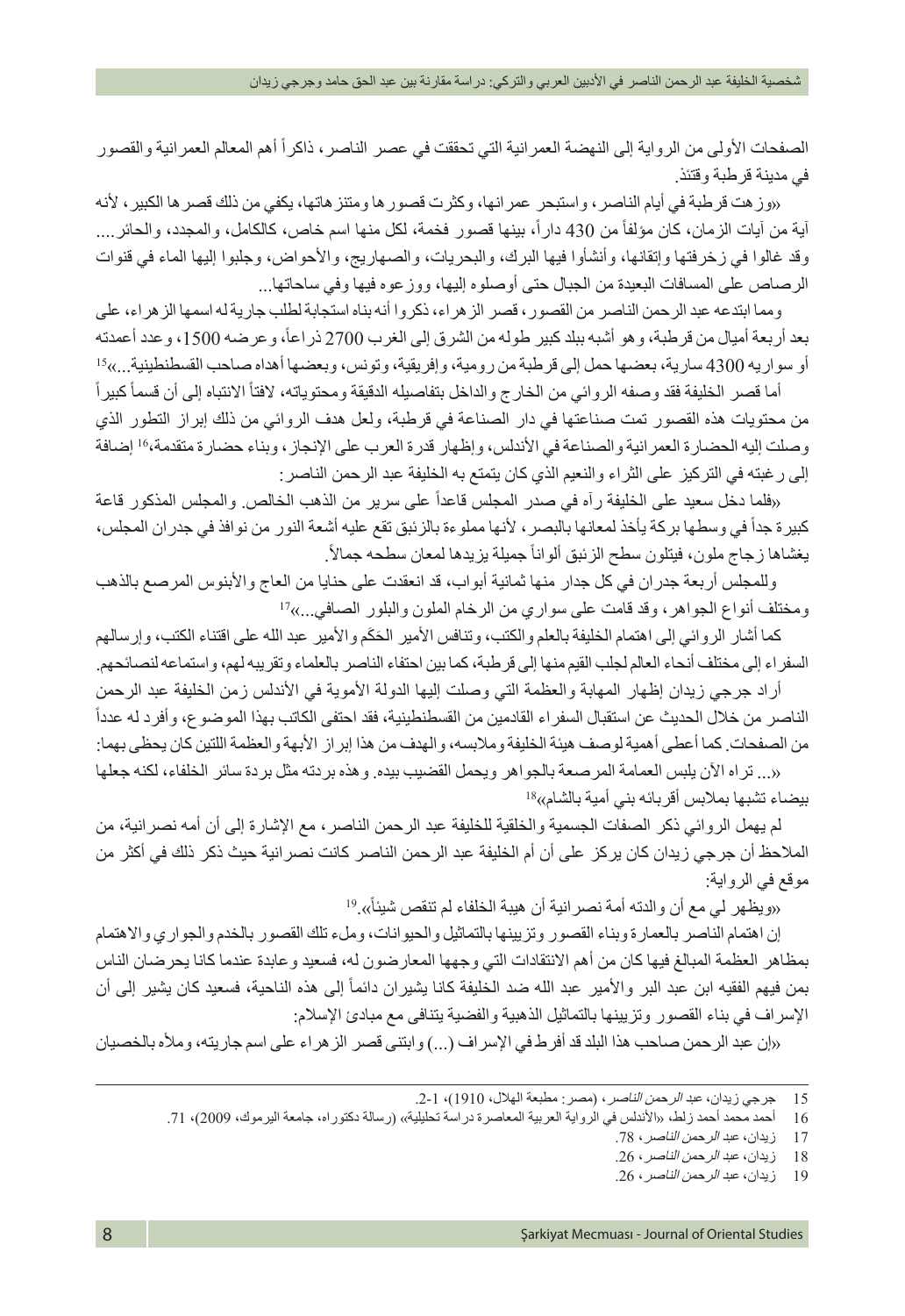والجواري والعبيد. إن في هذا القصر 13750 فتى من الخصيان، وفيه من الصبيان الصقالبة ،3750 وعدد النساء الصغار والكبار فيه 6314. ما فائدة الدولة من هؤلاء وهو ينفق عليهم ألوف ألوف الدنانير من مالها؟»<sup>20</sup>

ومما لا شك فيه أن الروائي كان متحاملاً على شخصية الخليفة عبد الرحمن الناصر ، فكان يوجه الانتقادات لهذه الشخصية من خلال بطل الرواية الخيالي سعيد وأشياعه، فسعيد لا يرى إلا ما هو سلبي في شخصية الخليفة، بل حتى الأعمال الإيجابية التي كان يقوم بها الخليفة كان ينظر إليها على أنها أعمال سلبية، أو أن أي شخص يجلس مكان عبد الرحمن يمكنه القيام بها. إن المقطع الآتي يظهر مدى استخفاف الروائي المختبئ فكرياً في شخصية سعيد بالخليفة الناصر :

»إن المنصب الذي يشغله أمير المؤمنين إنما ساقته إليه المقادير وهو غير مخير، ولو وجد فيه سواه لبلغ إلى مثله.. ال تغضب يا سيدي، لو لم تولد من بيت الخالفة وينصرك الناس على قتل الناس لم تبلغ هذا المقام، فأنت وصلت إليه على ّ جسر من الجماجم فوق بحر من الدم.. وأي فخر في ذلك؟ فلما رفعوا مقامك وبايعوك وجعلوك خليفة بنيت القصور وأكثرت من الجواري والخصيان، وأمرت الناس أن يعظموك. وقد فعلوا وهم يحسبون أن لك فضلاً عليهم، والفضل لهم في صيانة دولتك والدفاع عن حياتك . ثم أنت تنكر على أحدهم جزءًا صغير أ مما تحوزه لنفسك». <sup>21</sup>

ويتابع سعيد معرضاً بالخليفة الناصر ومنتقدأ إياه انتقادأ لاذعأ:

»وأما سواي ]وهنا يعرض بالخليفة[ فإنه يرتكب الرذائل في سبيل أغراض تخالف سنة الوجود، وقد نهى عنها الشرع والعرف كم من رجل ارتكب الغدر والفتك والقتل التماسأ لمنصب الملك أو الخلافة، وهذا المنصب نفسه مشوب بأمثال هذه الرذائل ألن طالب الملك متى ناله حلل لنفسه كل محرم، وساعده الناس على التمادي في األثرة، وصار يحسب أموال الر عايا وأنفسهم حقًا له، فيبني القصور ويزخرفها بالذهب والفضة مما يجمعونه له من تعب الفقر اء، ويقتني الجواري على اختلاف أنواعهن، ويتحكم في رقاب الناس وأموالهم كما يشاء، ولا يرى لسواه حقاً في عشر معشار ذلك.<sub>.</sub> بل ويل لمن<br>يجرؤ على الاعتراض...».<sup>22</sup>

مما تجدر اإلشارة إليه أن جرجي زيدان كان يمنح الخليفة الناصر الفرصة للدفاع عن نفسه ضد خصومه ومنتقديه، ولبيان اإلنجازات التي حققها في بالده، فهو الذي جعل من الدولة األموية التي كانت على وشك االنهيار قوة عالمية يرهب جانبها، إلا أن هذا الدفاع يبقى خافتاً أمام التهم التي وجهت إليه طوال الرواية:

»... وكان اإلسالم على وشك السقوط فأنهضته، وكانت الدولة مبعثرة فجمعت شتاتها وقهرت أعداءها. ألم أرفع شأن اإلسالم بعد أن كادت هيبته تذهب بما أتاه أصحاب بغداد من أسباب الضعف، فأتاني ملوك النصارى يتزلفون ويتقربون، وهادنني أكبر ملوك النصرانية وخطبوا مودتي.. أليس في ذلك عز لإلسالم والمسلمين؟ من استطاع ذلك من الخلفاء قبلي؟«23. **ثانيا:ً المقارنة** 

إن الشخصيات التاريخية حينما تدخل عالم الأدب تتحول إلى قوالب لأفكار من أدخلوها إلى هذا العالم، فتنعكس فيها أفكارهم التي يحملونها عن هذه الشخصية التاريخية بغض النظر عن حقيقتها التاريخية، وهذان العمالن األدبيان مصداق ذلك. فمن الناحية التاريخية نالحظ أن الكاتبين اللذين ينتميان إلى أدبين مختلفين يشتركان في كونهما تناوال شخصية تاريخية ذكرتها المصادر التاريخية، وقدمت معلومات مفصلة عنها، وبينت صفاتها. بيد أن كال الكاتبين فضال تناول هذه الشخصية من خلال قصة خيالية لم ترد في كتب التاريخ، ولا ضير في ذلك، فالعمل الأدبي يمكن أن يتناول الماضي بصورة خيالية. فالأديب يعود إلى التاريخ ليعيد إنتاجه متجاوزاً التاريخ تجاوزاً محدوداً يحدده الهدف من العمل الأدبي.<sup>24</sup>

أحداث مسرحية تزر أو الملك عبد الرحمن الثالث مستوحاة من حكاية درج الذين ترجموا لعبد الرحمن الناصر على إيرادها في ترجمته، مفادها أن الخليفة الناصر لما مات وجدوا تحت وسادته ورقة كتبها بخط يده يقول فيها: إنه عدَّ أيام

<sup>20</sup> زيدان، *عبد الرحمن الناصر* ، 14.

<sup>21</sup> زيدان، *عبد الرحمن الناصر* ، 176.

<sup>22</sup> زيدان، عبد *الرحمن الناصر*، 176.

<sup>23</sup> زيدان، عبد الرحمن الناصر، .173

<sup>24</sup> نضال الشمالي، *الرواية والتاريخ: بحث في مستويات الخطاب في الرواية التاريخية العربية*، (الأردن: عالم الكتب الحديث للنشر والتوزيع، ط.  $.112 \cdot (2006 \cdot 1)$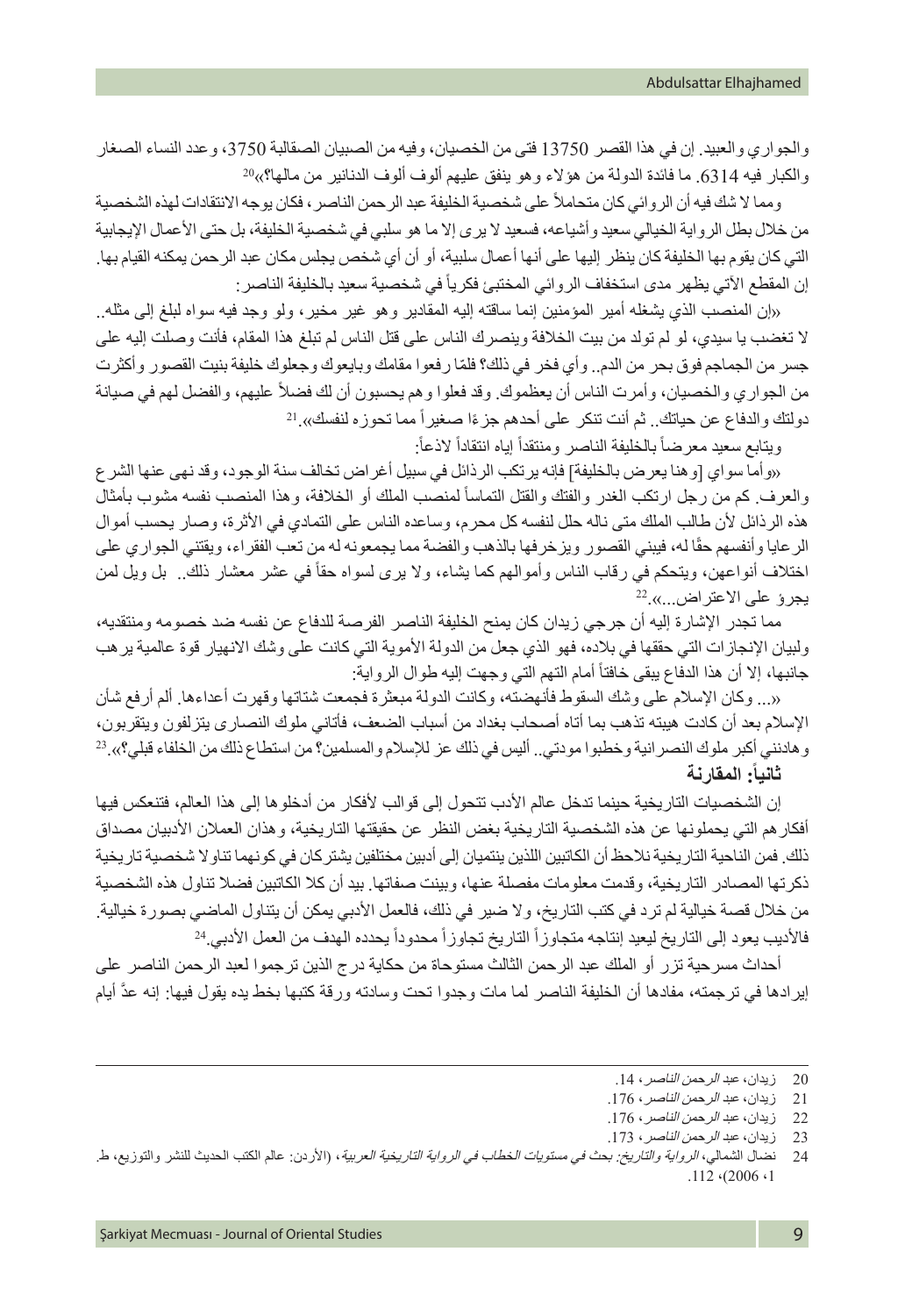السرور في حياته فوجدها أربعة عشر يوماً <sup>25</sup> لقد بنى عبد الحق حامد مسرحيته على هذه الحكاية، إلا أنه زاد هذه الأيام الأربعة عشر ، وزاد في مدة حكم الناصر فجعلها خمسأ وخمسين سنة، كما جعل أيام سرور عبد الرحمن الثالث التي صفت له أياماً متتابعة قضاها في حب فتاة نصر انية. ومن الظاهر أن قصة العشق بين عبد الرحمن الثالث وتزر هي قصة خيالية من نسج خيال المؤلف.

أما جر جي زيدان فقد ذكر في صفحة العنوان أن روايته هي «رواية تاريخية غر امية (...) تشتمل على وصف بلاد الأندلس وحضارتها، وعادات أهلها في زمن الخليفة عبد الرحمن الناصر الأموي (من سنة 350-300 هـ) وما بلغت إليه دولته من المنعة والسيادة، وما بناه من القصور الفخيمة، وكيف كان يحتفل باستقبال وفود ملوك أوربا بالهدايا، وما كان من خروج ابنه عبد الله يطلب والاية العهد لنفسه دون أخيه الحكم».<sup>26</sup>

لكنه قدم هذه المعلومات التاريخية المتعلقة بالموضوعات المذكورة أعاله على هامش قصة غرام من نسج خياله، بطلها سعيد جاسوس الفاطميين في الأندلس، وهذه القصة كانت مهيمنة على الرواية وأحداثها. زد على ذلك أن جرجي زيدان الذي أراد أن يبدو حريصاً على توثيق بعض المعلومات التاريخية بإثبات أسماء المصادر التي نقل عنها في هوامش الرواية، خالف التاريخ في بعض الحوادث التي ذكرها، ومن أهم هذه الحوادث التي خالف فيها جرجي زيدان أحداث التاريخ حادثة إعدام الخليفة الناصر البنه األمير عبد الله، وللفقيه ابن عبد البر على جناح السرعة. كما أنه أضاف بعض القصص من نسج خياله إلى شخصيات لها وجودها التاريخي، فعلى سبيل المثال قصة حياة الزهراء التي ابتدعها، فكتب التاريخ لم تذكر شيئاً ممّا ورد في الرواية فيما يتعلق بطفولتها واختطافها مع أخيها، وكون أخيها من أشد المعارضين لعبد الرحمن الناصر <sub>.</sub>

إن عبد الحق حامد لم يركز على إعطاء معلومات تاريخية كثيرة عن عصر عبد الرحمن الناصر، بل كان يغير في بعض المعلومات التاريخية، فالتاريخ لم يكن مركز اهتمامه، بل شخصية عبد الرحمن الثالث. والسبب الذي يكمن وراء ذلك هو أن الكاتب ال يسعى إلى تقديم معلومات تاريخية، بل يسعى إلى إبراز نماذج مستوحاة من التاريخ، وال سيما نموذج الحالم المثالي المتمثل في شخصية عبد الرحمن الثالث.

ٍ أما جرجي زيدان فقد أغرق الرواية بالمعلومات التاريخية الموسوعية من أرقام وقياسات، ووصف تفصيلي لألماكن والقصور، وذِكرٍ لأسماء الكتب ومؤلفيها، وجسد عدداً من الشخصيات التاريخية إلى جانب الخليفة عبد الرحمن الناصر، من مثل الأمير الحَكَم، والأمير عبد الله، والفقيه ابن عبد البَرّ ٍ إن السبب الذي يكمن وراء هذا هو رغبته في تقديم معلومات تاريخية للقارئ بقالب رواية أدبية لجذبه. فالهدف الأول عند جرجي زيدان ليس كتابة عمل أدبي في الدرجة الأولى، بل نقل معلومات تاريخية إلى القراء من خلال هذا الشكل الأدبي 2<sup>7</sup> بتعبير آخر كان اللجوء للتاريخ في رواياته «ضرباً من تسويق التاريخ روائيأ»<sup>28</sup>.

لذا يمكن القول: إن الكاتبين أطلقا العنان للخيال، وما التزما بأحداث التاريخ، مع هذا نجد أن جرجي زيدان كان أقرب إلى التاريخ من عبد الحق حامد الذي لم يستدع من التاريخ سوى شخصية عبد الرحمن الثالث.

من ناحية أخرى يُلاحظ في المسرحية وجود عداء غير مبرر تجاه المسلمين من قبل النصـاري،29 فعبد الحق حامد، ومن خالل شخصية ريشار وطبقة الرهبان، عمل على إبراز العداء والحقد الذي يحمله نصارى اإلسبان تجاه المسلمين. لقد تناول عبد الحق حامد الصراع المتجذر في التاريخ األندلسي بين المسلمين والنصارى، وأبرز حقد النصارى اإلسبان على الخليفة، رغم أنهم كانوا يلقون منه معاملة جيدة. إال أن التعصب أعماهم عن محاسن الخليفة.

أما في ر واية «عبد الرحمن الناصر » فمن الملاحظ أن جرجي زيدان لم يُشر إلى الصر اع الذي كان محتدماً بين المسلمين والنصارى في الأندلس، فلم يذكر معارك عبد الرحمن الناصر، ولم يُجسد في روايته شخصيات مسيحية إسبانية خلافًا

29 Sema Uğurcan, *Abdülhak Hâmid Tarhan'ın Eserlerinde Tarih*, (İzmir: Akademi Kitabevi, 2002), 119.

<sup>25</sup> لسان الدين ابن الخطيب، اإلحاطة في أخبار غرناطة، )بيروت: دار الكتب العلمية، ط. ،1 1424 هـ(، 355/3؛ المغربي، المغرب في حلى المغرب /1 182؛ شهاب الدين أحمد بن محمد المقري، نفح الطيب من غصن األندلس الرطيب، وذكر وزيرها لسان الدين بن الخطيب، تح: إحسان عباس، )بيروت: دار صادر، 1968(، .379/1

<sup>26</sup> زيدان، عبد الرحمن الناصر، صفحة العنوان.

<sup>27</sup> حرجي زيدان، *الحجاج بن يوسف*، (مصر : مطبعة الهلال، 1902)، المقدمة.

<sup>28</sup> الشمالي، الرواية والتاريخ، .237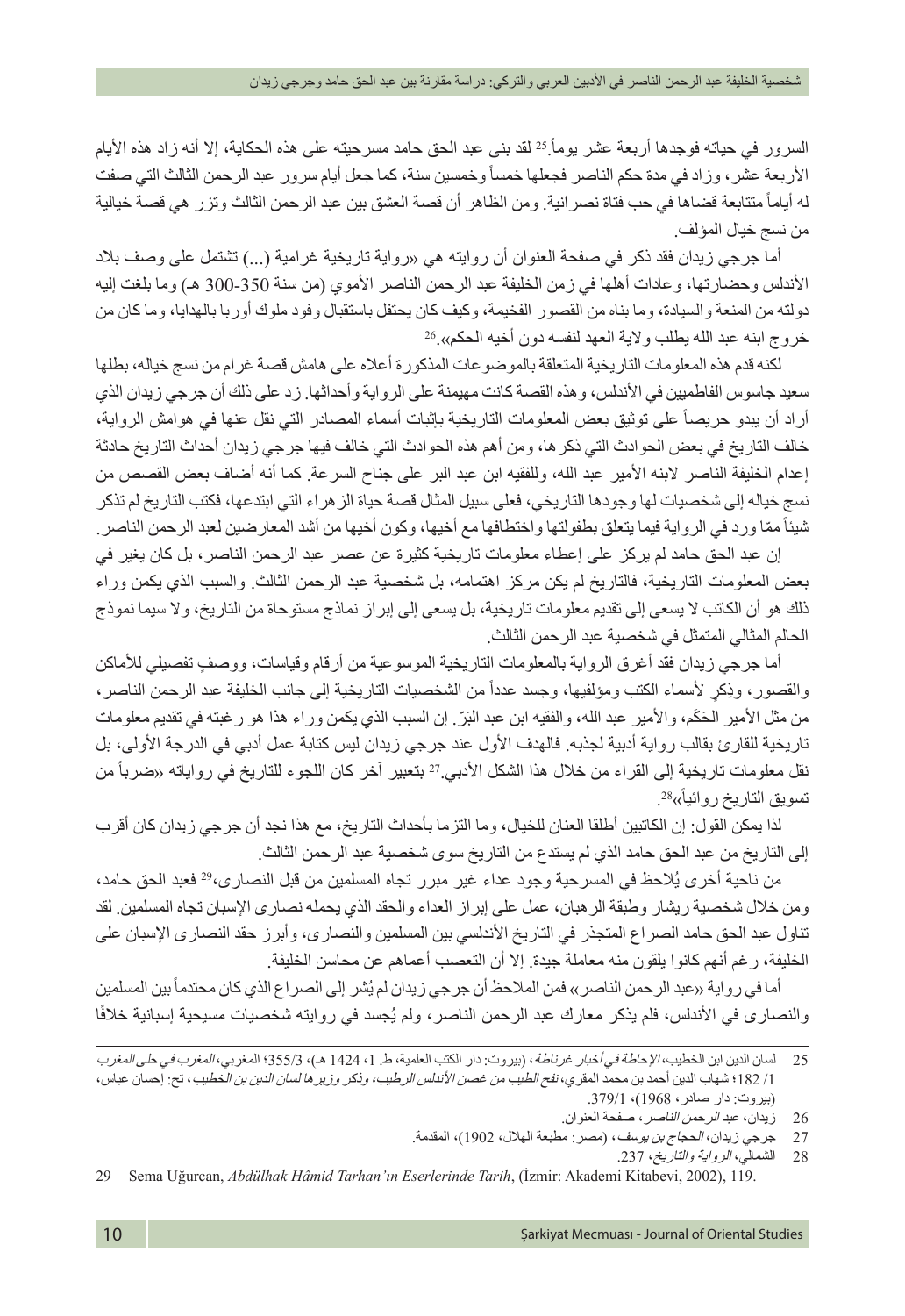لما فعله في روايتي فتح الأندلس أو طارق بن زياد وشارل وعبد الرحمن المتعلقتين بالأندلس، واللتين كانت الشخصيات المسيحية اإلسبانية والفرنسية أساسية فيهما. ويرى عبد الحميد إبراهيم محمد أن السبب في عدم وجود هذه الشخصيات هو عدم وجود دور مؤثر للنصارى على أرض الواقع في ذلك الوقت<sup>30</sup>.

لقد فضل جرجي زيدان عدم ذكر هذا الصراع، ولم يجسد أي شخصية إسبانية نصر انية في روايته، وبدلاً من ذلك ركز على الخلافات بين المسلمين أنفسهم، فكان الصراع بين الدولة الأموية الأندلسية والدولة العبيدية يشكل محوراً أساسياً من محاور الرواية، كما ركز على الخلاف داخل بيت الخليفة الأموي الأندلسي بين ولي العهد وأخيه الأمير عبد الله، وأشار غير مرة إلى الخلاف العباسي الأموي في مواضع مختلفة من الرواية. إن التركيز على هذه الخلافات الداخلية وإهمال الخلاف الأساسي بين المسلمين ونصارى الإسبان أمر الافت للانتباه.

إن الاختلاف في النقطة السابقة يمكن تفسيره بمزاج كل من الكاتبين وتفكيره، والأيديولوجيا التي يتبناها، فالكاتب التركي عبد الحق حامد يدافع دائماً عن المسلمين في كتاباته، ويسعى دوماً إلى تقديم صورة إيجابية لمه، في حين يظهر خصومهم من المسيحيين الغربيين بصور ة سلبية عموماً، ويلمح إلى تفوق المسلمين على المسيحيين الغرببين في الأخلاق ا<sup>3</sup> أما جرجي زيدان فكان يكتب التاريخ الإسلامي بقلم نصر اني، لم يكن يتعامل مع التاريخ الإسلامي بتعاطف، بل إنّ بعض النقاد اتهمه بالتحامل على هذا التاريخ و على أبطاله، وبأنه اتّجه إلى التاريخ الإسلامي لكي يشوهه لا لكي يحييه 32 فكان على العكس من عبد الحق حامد تماماً يفضل التركيز على التاريخ الإسلامي الذي نظر إليه بعيون نصر انية فر أي فيه العيوب والمثالب والصراعات بين المسلمين، وأظهر هم بصورة أقرب إلى السلبية منها إلى الإيجابية<sup>33</sup>.

أما إذا نظرنا إلى الشخصيات وال سيما شخصية عبد الرحمن في العملين المدروسين فإننا نالحظ أن شخصية عبد الرحمن الثالث في مسرحية «تزر أو الملك عبد الرحمن الثالث» بدت واضحة المعالم، فهو بطل المسرحية والمؤثر فيها على بقية الشخصيات فيها، لقد كانت هذه الشخصية محط اهتمام الكاتب وتركيزه، لقد بدت شخصيته في المسرحية شخصية إيجابية بشكل عام، فهو حاكم عادل، وخليفة قوي ورحيم ومتسامح، كما مدحت تزر عدله أكثر من مرة وأشارت إلى أنه ال مثل له في العدل:

»شخصكم للشعب منحة ليس لكم في العدل مثل و شبيه»<sup>34</sup> وجواباً على ذلك أوضح عبد الرحمن بأن العدل والإنصاف أمانة في عنقه. إن عبد الرحمن يحظى باحترام شعبه، يحب شعبه، ويعمل على راحته وإسعاده ما استطاع إلى ذلك سبيلاً، ولا يفرق بين أفراد شعبه، مسلماً كان أم مسيحياً، ويمد لهم يد العون بغض النظر عن دينهم أو عرقهم،35 ويُعلي من شأنهم، ويقدمهم على نفسه، فعندما مدحته تزر ، طلب منها أن تبجل الشعب بدلاً من أن تبجله هو :

»بجلي الشعب أكثر مني

 $^{36}$ احترامه هو خضوع لي».

إن عبد الرحمن صورة لحاكم مثالي ينظر إلى شعبه المتعدد الأعراق والأديان نظرة متساوية، ويضحي بسعادته الشخصية من أجل شعبه.

عبد الحميد إبراهيم محمد، «صورة الأندلس في روايات جورجي زيدان»، *السجل العلمي لندوة الأندلس قرون من التقلبات والعطاءات*، تحرير : عبد الله بن علي الزيدان، (الرياض: مطبوعات مكتبة الملك عبد العزيز العامة، 1996/1417م)، 270/4.

32 شوقي أبو خليل، جرج*ي زيدان في الميزان*، (دمشق: دار الفكر، ط. 2، 1401هـ/ 1981م)، 308-131؛ عبد الرحمن صالح العشماوي، *وقفة مع* جرجي زيدان، (الرياض: مكتبة العبيكان، 1414هـ/1993م)، 74-76.

33 أبو خليل، جرجي *زيدان في الميزان*، 308-314.

34 Tarhan, *Tezer yahut Melik Abdurrahmanü's- Sâlis*,18.

35 Uğurcan, *Abdülhak Hâmid Tarhan'ın Eserlerinde Tarih*, 118.

36 Tarhan, *Tezer yahut Melik Abdurrahmanü's- Sâlis*,18.

Şarkiyat Mecmuası - Journal of Oriental Studies 11

<sup>31</sup> İnci Enginün, *Araştırmalar ve Belgeler*, (İstanbul: Dergâh Yay, 2000), 32-41; Abdulsattar Elhajhamed, "Abdülhak Hâmid'in Piyeslerinde Arap İmajı", *Uludağ Üniversitesi Fen-Edebiyat Fakültesi Sosyal Bilimler Dergisi,* c. XIX, 34, (2018), 1-13.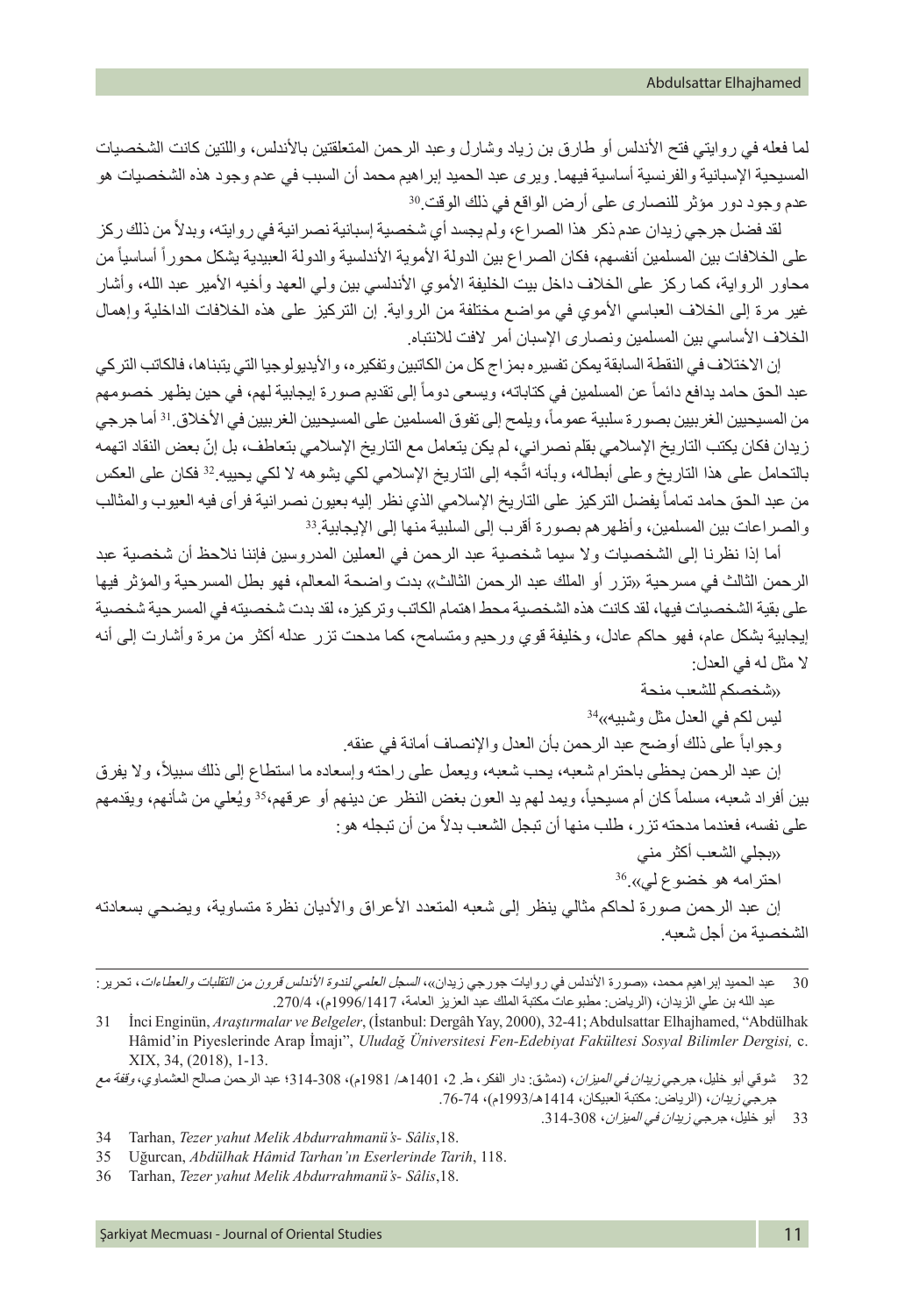أما في رواية «عبد الرحمن الناصر» لجرجي زيدان فقد كانت هناك العديد من الشخصيات القوية والمؤثرة في الرواية، وبدت شخصية عبد الرحمن الناصر فيها مختلفة تماماً عن شخصيته في مسرحية عبد الحق حامد. فعلى الرغم من أن الرواية تحمل اسم عبد الرحمن الناصر إلا أن شخصية الخليفة الأموي بدت شخصية خافتة وهامشية وضعيفة أمام الشخصيات األخرى، أما شخصية سعيد الخيالية فكانت الشخصية الرئيسة في الرواية، إن عبد الرحمن الناصر في الرواية رجل قصور وجوار وموسيقا، يقضي يومه في قصره مع الجواري، لكنه يظهر مهيباً أمام الناس، ويؤمن بالتنجيم واستطلاع الغيب، يستشير المُنجّم سعيداً في أموره، ويعمل بمشورته، ويصدق كل ما يتنبأ له به. إنها شخصية غير واضحة المعالم، وضعيفة وسلبية، فلم يكن مؤثراً في الرواية أو شخصياتها الأخرى، وشخصيته تكاد تكون مقصاة عن الحدث، بل بدت تحت تأثير الشخصيات الأخرى في الرواية. إن عبد الرحمن الناصر ضعيف أمام سعيد وأمام الزهراء، ساذج لا يعي المؤامرات التي تُحاك حوله، سهل الانخداع، ببالغ في احترام مُنجَم جاسوس حتى بعد غدره به وإهانته له بأقواله وأفعاله.

هذا ما دفع عبد الحميد إبراهيم محمد إلى القول -في معرض تقييمه للرواية ضمن مقالة تناول فيها روايات جرجي ز بدان المتعلقة بالأندلس:

»ليس البطل الحقيقي هو عبد الرحمن الناصر كما يوحي العنوان، بل إن البطل الحقيقي هو سعيد، الذي كان يقوم بأدوار غامضة، ولكنها مؤثرة على مسيرة القصة (...)

ّ يخيل إلي أن الغرض الرئيسي في رواية عبد الرحمن الناصر هو االنتقاص من شخصية هذا الرجل، ومن ثم التهوين من شأن الجانب الأندلسي ممثلاً في أز هي عصور ه»<sup>37</sup>.

واتهم عبد الحميد إبر اهيم محمد جرجي زيدان بتجريد الشخصيات التاريخية من أدوار ها الحقيقية وتفريغها من محتواها<br>الجاد، وتحويلها إلى دمي في يد الآخرين.<sup>38</sup> كما اتهمه شوقي أبو خليل بتشويه صورة الخليفة عبد الرحمن الناصر<sub>.</sub>39

ثمة أمر آخر يتعلق بشخصية عبد الرحمن الناصر في العملين المدروسين، وهو وجود شخصية متخيلة قريبة من شخصية عبد الرحمن تتمثل في شخصية تزر في مسرحية عبد الحق حامد، وشخصية سعيد في رواية جرجي زيدان. الملاحظ أن شخصية عبد الرحمن تقع تحت تأثير هاتين الشخصيتين، لكن تأثير تزر يبقى محدوداً قياساً بتأثير سعيد غير المحدود، فعبد الرحمن قبل مجيء تزر إلى قصره كان– على حد قوله- تفكيره من أجل الشعب وذكره مقتصر على الله، لكنه وقع في حبها، وأهمل شؤون الشعب، لكن ذلك لم يدم طويلاً، واستطاع التأثير عليها وتغيير طباعها، واللافت للنظر هنا أن عبد الرحمن يقدم على قتل تزر التي وقع، إلى حد ما، تحت تأثيرها على الرغم من أنها بريئة، ويخرج من تحت تأثير ها. أما في رواية جرجي زيدان فلا يقتل سعيداً عدوه الذي سلبه زوجته، بل يغضب لانتحاره بتناول السم، ويُفصح عن انه ير غب في بقائه حياً، ويصفه بالحكيم. وبذلك يبقى تحت تأثيره حتى النهاية.

فيما يخص نظرة عبد الرحمن إلى الشعب وعالقته به نجد أن الكاتبين قد اختلفا في تصوير هذه العالقة، فعبد الحق حامد صور الاحترام المتبادل بينه وبين الشعب، كما بيّن أن عبد الرحمن عمل على خدمة شعبه طول مدة خلافته، وقضى وقته ً في خدمة الشعب، وضحى بسعادته من أجله. أما جرجي زيدان فقد صوره حاكماً منعز لأ عن الشعب في قصوره، منمتعاً بخيرات وأموال الشعب، ومتحكماً بأموالهم ورقابهم، مستأثراً بها لنفسه، وضنيناً بها على شعبه.

إن السبب في اختالف شخصية عبد الرحمن الناصر في العملين المدروسين يعود إلى الهدف والغاية التي يسعى الكاتب إلى تحقيقه من استدعاء هذه الشخصية من التاريخ. لقد أراد الكاتب التركي عبد الحق حامد أن يقدم نموذجاً للحاكم المثالي الذي يقدم مصالح الشعب على مصلحته وسعادته. لذا جعل من عبد الرحمن الناصر حاكماً مثالياً خالياً من العيوب، يتحلى بكل الصفات الحميدة التي ينبغي للحاكم أن يتصف بها. أما جرجي زيدان فهدفه من استدعاء هذه الشخصية تقديمها للقارئ كما رآها هو بكل عيوبها، ولربما أراد تهميشها وتقزيمها، كما يقول بعض المنتقدين له، فاخترع شخصيات خيالية تقوم بدور البطولة، فتطغى على الشخصيات التاريخية وتظهرها ضعيفة وهامشية40، فهو شديد التعاطف مع الشخصيات الخيالية التي يبدعها على حساب الشخصيات التاريخية التي لم يكن مهتماً بها أو منصفاً لها، بل كان متحاملاً عليها أحياناً.

<sup>37</sup> محمد، «صورة الأندلس في روايات جورجي زيدان»، 272/4.

<sup>38</sup> محمد، «صورة الأندلس في روايات جورجي زيدان»، 272/4.

<sup>39</sup> أبو خليل، جرج*ي زيدان في الميز ان*، 224-237.

<sup>40</sup> العشماوي، *وقفة مع جرجي زيدان*، 46.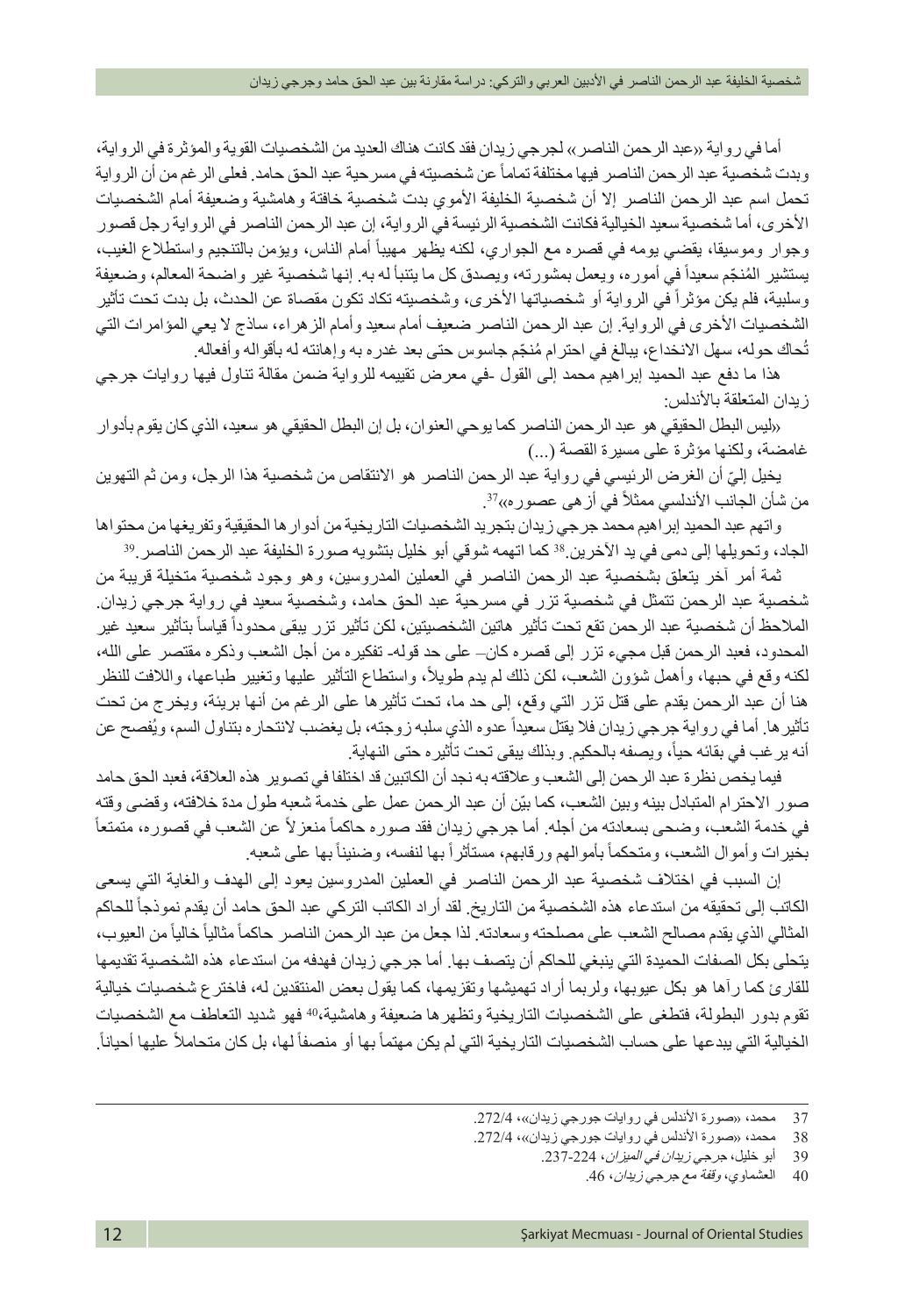#### **خاتمة**

لقد جسد كل من عبد الحق حامد وجرجي زيدان شخصية عبد الرحمن الناصر في عملين أدبيين يحمل كل منهما اسم هذه الشخصية، واشتركا بأنهما قدما هذه الشخصية التاريخية في إطار قصة خيالية، لكنهما اختلفا في صوغ هذه الشخصية، فكل واحد منهما وظفها وفقاً لاعتقاداته وأفكاره، فمال بها عبد الحق حامد إلى المثالية، بينما مال بها جرجي زيدان نحو السلبية.

على الرغم من أن أحداث مسر حية «تزر أو الملك عبد الرحمن الثالث» من نسج خيال الكاتب، إلا أن الكاتب حاول أن يقدم من خلال هذه الأحداث صورة لعصر عبد الرحمن الناصر، كما حاول أن يرسم شخصية لعبد الرحمن الثالث ليست بعيدة جداً عن شخصيته التاريخية. لقد أراد الكاتب أن يقدم لحكام عصره نموذجاً للحاكم العادل الذي يحترم إرادة شعبه ويضحي من أجله، ويترك منصبه حينما يخطئ، فوجد ضالته في شخصية الخليفة األموي عبد الرحمن الناصر، إلظهار صورة مفتقدة لحاكم يحتاج إليه عصره، فجعل منها شخصية مثالية. أما جرجي زيدان النصراني الذي يكتب عن أبطال المسلمين فقد قدم هذه الشخصية في قصة خيالية هدفه منها تقديم التاريخ كما يراه إلى القارئ، ولكي يتمكن من تقديم التاريخ كما يراه كان ال بد له من اختراع شخصيات خيالية يقولها ما يريد أن يقول، فكانت هذه الشخصيات أحب إليه وأقرب من الشخصيات التاريخية التي لم يكن مهتماً بها، بل كان متحاملاً عليها، ومنتقداً لها، فجعلها هامشية وضعيفة، ليقنع القارئ بأفكاره ورؤيته للتاريخ التي أوكل إلى شخصياته الخيالية مهمة إيصالها إلى القارئ.

أخير اً من الصعب القول إن جر جي زيدان تأثر بعبد الحق حامد، لكن عبد الحق حامد كان الأسبق في تناول هذه الشخصية والأكثر تركيزأ عليها واهتمامأ بها، فكشف مكامنها وأبرزها بصورة جلية واضحة المعالم.

#### **المصادر والمراجع**

ابن الخطيب، لسان الدين. *الإحاطة في أخبار غرناطة*. بيروت: دار الكتب العلمية، ط. 1، 1424 هـ. أبو خليل، شوقي. جرجي *زيدان في الميزان.* دمشق: دار الفكر ، ط. 2، 1401هـ/ 1981م. الحميدي، محمد بن فتوح. جذ*وة المقتبس في ذكر ولاة الأندلس*. القاهرة: الدار المصرية للتأليف والنشر، 1966م. المقري، أحمد بن محمد. *نفح الطيب من غصن الأندلس الر*ط*يب، وذكر وزيرها لسان الدين بن الخطيب*. تحقيق: إحسان عباس، بيروت: دار صادر، .1968 حسن، محمد عبد الغني<sub>،</sub> ج*رجي زيدان* القاهرة: الهيئة المصرية العامة للتأليف والنشر، 1970. الزركلي، خير الدين الأعلام. بيروت: دار العلم للملايين، ط. 15، 2002 م. زلط، أحمد محمد أحمد. «الأندلس في الرواية العربية المعاصرة دراسة تحليلية». رسالة دكتوراه. جامعة اليرموك، 2009. زيدان، جرجي. *الحجاج بن يوسف*. مصر: مطبعة الهلال، 1902. زيدان، جرجي. عبد *الرحمن الناصر*. مصر: مطبعة الهلال، 1910. سركيس، يوسف إليان. معجم المطبوعات العربية والمعربة. مصر: مطبعة سركيس، 1346ه1928/م. الشمالي، نضال. الرواية والتاريخ: بحث في مستويات الخطاب في الرواية التاريخية العربية. األردن: عالم الكتب الحديث للنشر والتوزيع، ط.  $.2006 \cdot 1$ عباس، مراد حسن. *الأندلس في الرواية العربية والإسبانية المعاصرة*. الإسكندرية: دار المعرفة الجامعية، 2015. العشماوي، عبد الرحمن صالح. وقفة مع جرجي زيدان. الرياض: مكتبة العبيكان، 1414هـ1993/م. عنان، محمد عبد الله. *دولة الإسلام في الأندلس*. القاهرة: مكتبة الخانجي، ط. 4، 1997/1417. محمد، عبد الحميد إبراهيم. «صورة الأندلس في روايات جرجي زيدان». *السجل العلمي لندوة الأندلس قرون من التقلبات والعطاءات*. تحرير : عبد الله بن علي الزيدان، الرياض: مطبو عات مكتبة الملك عبد العزيز العامة، 1996/1417م، 259-284.

المغربي، أبو الحسن علي بن موسى بن سعيد. المغرب في حلى المغرب*.* تحقيق: شوقي ضيف، القاهرة: دار المعارف، ط. ،3 .1955